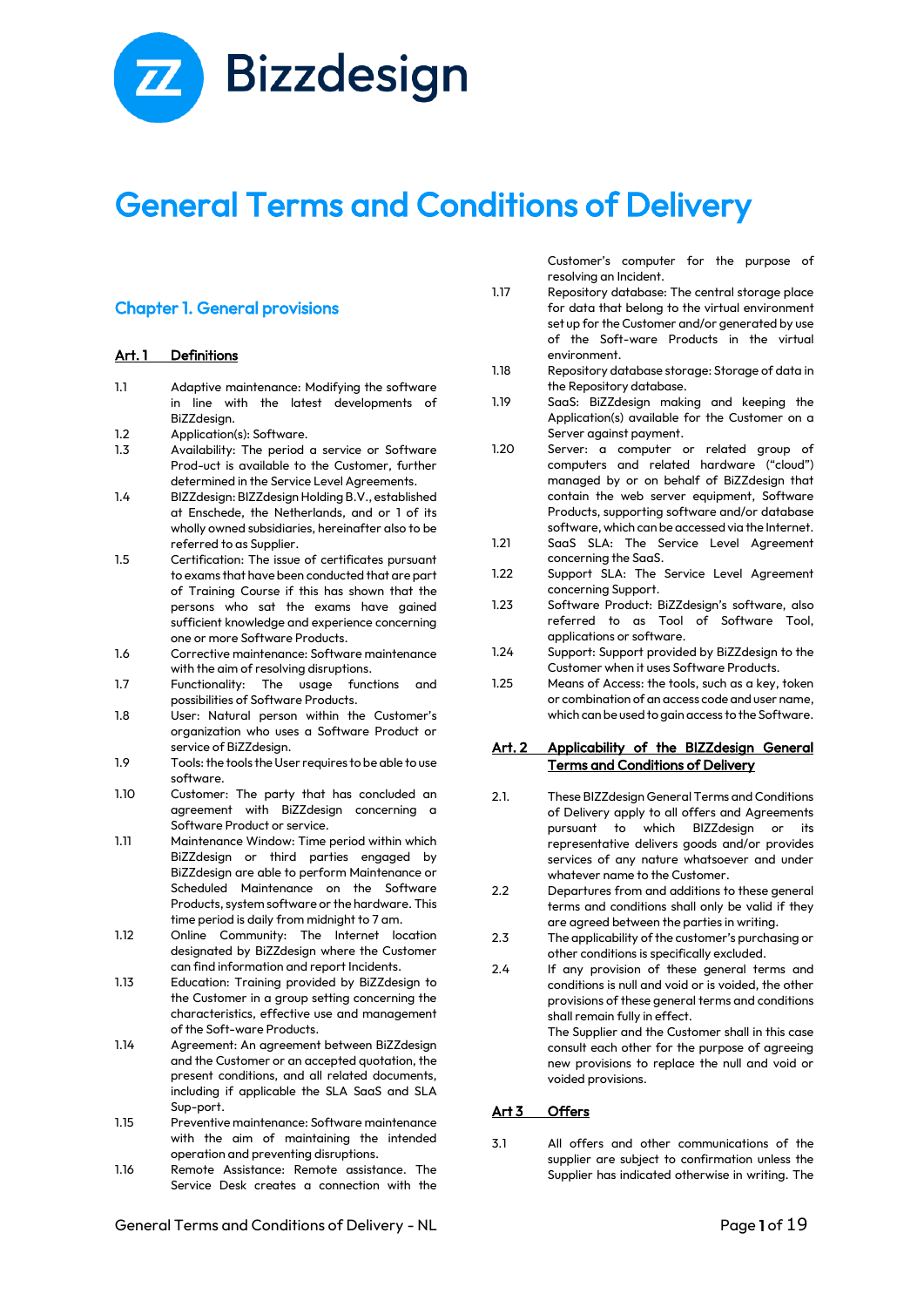

Customer guarantees that the information that it has provided or that has been provided on its behalf to the Supplier and on which the supplier has based its offer is accurate and complete.

#### Art 4 Assignments

- 4.1 Supplier is only bound by assignments issued in writing by the customer and accepted in writing by Supplier. The same applies to changes or additions to assignments and agreements.
- 4.2 Changes or additions confirmed in writing by Supplier to the Customer are deemed to have been accepted by the customer unless the customer has objected thereto within seven (7) days after the date of the confirmation.

# Art 5 Price and payment

- 5.1 The prices to be paid are included in the quotation or in another document agreed between the parties. The prices are indicated exclusive of taxes and levies and exclusive of any travel, transport and insurance costs. Supplier is allowed to adjust the prices after each year without such resulting in a ground for termination or dissolution.
- 5.2 The Customer is required to pay Supplier's invoices within thirty (30) days after the invoice date in the manner stated on the invoice.
- 5.3 In the event of non-payment or late payment of invoices, the Customer will be in default by operation of law without such requiring notice of default. Interest of 1% a month will be due on the outstanding amount. Partial payments will first serve to pay outstanding interest and then to pay for outstanding invoice amounts. If the Customer does not pay or does not pay on time, Supplier will have the right to refer the claim to third parties for collection. All judicial and extrajudicial costs are for the account of the Customer. Supplier may choose to charge a collection rate of 15% for the extrajudicial collection costs or to charge the actual extrajudicial costs subject to a minimum of EUR 100.
- 5.4 If there is room for reasonable doubt on the basis of general or special facts and circumstances that the Customer will be able (to continue) to comply with its payment obligations towards Supplier, Supplier will have the right before Supplier complies any further with its obligations arising from the Agreement, to demand that the Customer provides additional security, for example in the shape of a guarantee, bank guarantee or a security deposit. The amount thereof will not exceed the amount that will be owed by the Customer within reason over a period of twelve (12) calendar months, unless otherwise agreed. In the case of SaaS, Supplier has the right to block access to the SaaS in whole or in part seven (7) days after a prior demand for payment or notice of default, if the Customer fails to comply with any obligation arising from this Agreement or from another agreement with Supplier.
- 5.5 All prices are exclusive of turnover tax (VAT) and other levies imposed by the government. All prices stated by the Supplier are in euros (EUR) and the Customer must make all payments in euros.
- 5.6 The Customer may not derive any rights or expectations from a cost estimate or budget issued by the Supplier unless the parties have otherwise agreed in writing. An available budget made known to the Supplier by the Customer shall only apply as a (fixed) price agreed between the parties for the performance to be delivered by the Supplier if this has been expressly agreed in writing.
- 5.7 If, according to the contract concluded between the parties, the customer consists of several natural persons and/or legal entities, each of these natural persons and/or legal entities shall be jointly and severally liable towards the Supplier for performance of the contract.
- 5.8 Information from the Supplier's records shall count as conclusive evidence with respect to the performance delivered by the Supplier and the amounts owed by the Customer for delivery of this performance, without prejudice to the Customer's right to produce evidence to the contrary.
- 5.9 The parties shall record the date or dates on which the Supplier shall charge the Customer for the performance agreed in the Agreement. Amounts owed must be paid by the Customer in accordance with the agreed payment terms or the payment terms stated on the invoice. The Customer may not suspend any payment and may also not set off any amounts owed.

# Art 6 Complaints

- 6.1 The Customer is required to notify any complaints about the products or services that have been delivered or the amount of the invoice to Supplier in writing and with an accurate substantiation within seven (7) days failing which the Customer will be deemed to have accepted the products or services delivered or the amount of the invoice. A complaint does not give the Customer the right to suspend its payment obligations.
- 6.2 If a complaint is upheld, Supplier has the right, while maintaining the Agreement, to credit an amount to be determined in mutual consultation or to perform a new (partial) delivery, or to perform additional services in mutual consultation.

# Art 7 Term, termination and cancellation of the **Agreement**

7.1 Agreements with Supplier are concluded for a term of one (1) year, unless otherwise agreed in writing. Agreements with Supplier are tacitly renewed for the duration of one (1) year, unless otherwise agreed in writing. Each party has the right to terminate an agreement by means of a registered letter effective as of the end of the aforementioned term with due observance of a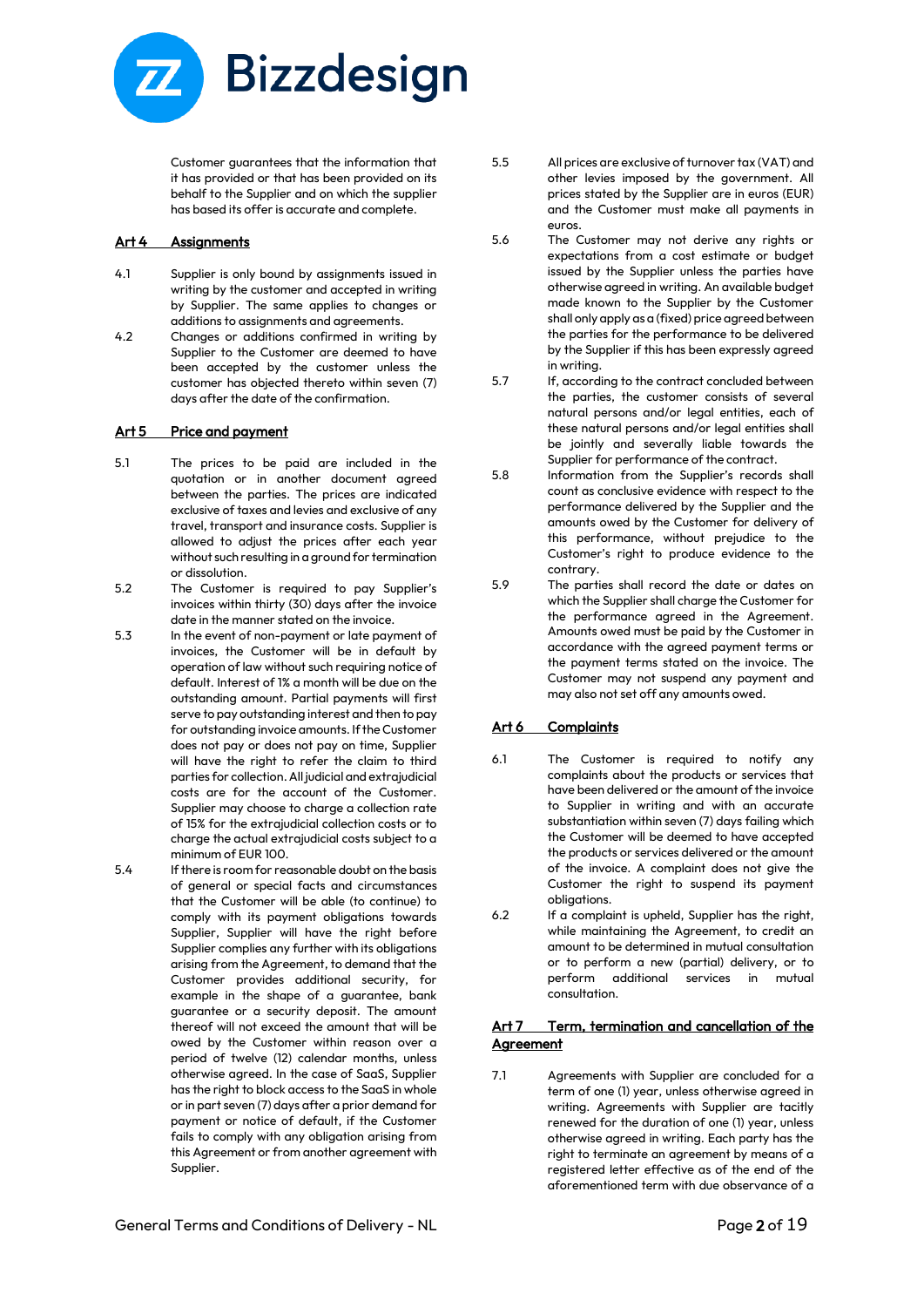

notice period of three (3) months before the end of the Agreement.

- 7.2 Each party has the right to dissolve the Agreement in connection with an attributable failure to comply with the Agreement if the other party attributably fails to comply with essential obligations arising from the Agreement. Dissolution is only possible following full and detailed written notice of default that provides a reasonable term for remedying the failure. Any payment obligation on the part of the Customer and all other obligations to cooperate on the part of the Customer or third parties to be engaged by the Customer always apply as essential obligations arising from this Agreement.
- 7.3 Performances in implementation of the Agreement already carried out at the moment of dissolution as referred to above cannot be undone, unless the Customer demonstrates that Supplier is in default as regards an essential part of those performances. In that case, the value of the performances already carried out by Supplier for the Customer (subject to evidence to the contrary) or similar to the compensations already paid, will be determined. Amounts invoiced by Supplier before the dissolution in connection with what has already been performed or delivered properly by Supplier in implementation of the Agreement will remain due in full with due observance of the provisions of the previous sentence and will become immediately due and payable at the moment of dissolution or termination.
- 7.4 The Customer does not have the right to terminate the agreement early.
- 7.5 The Supplier shall make reasonable efforts to comply to the greatest extent possible with the terms and delivery periods and/or dates and delivery dates, whether or not these are firm deadlines and/or dates, that it has specified or that have been agreed between the parties. The interim dates and delivery dates specified by the Supplier or agreed between the parties shall always apply as target dates, shall not bind the Supplier and shall always be indicative.
- 7.6 If a term is likely to be exceeded, the Supplier and Customer shall consult with each other about the consequences of the term being exceeded in relation to further planning.
- 7.7 In all cases, therefore also if the parties have agreed firm deadlines and delivery periods or dates and delivery dates, the Supplier shall only be in default as a result of a period of time being exceeded after the Customer has declared the Supplier to be in default in writing and a reasonable term that the Customer granted to the Supplier to remedy the breach has passed. The notice of default must describe the breach as comprehensively and in as much detail as possible in order to give the Supplier the opportunity to respond adequately.
- 7.8 If it has been agreed that the work under the contract is to be performed in phases, the Supplier shall be entitled to postpone the start of a phase's work until the Customer has approved the results of the preceding phase in writing.

7.9 The Supplier shall not be bound by a date or delivery date or term or delivery period, whether or not final, if the parties have agreed an amendment to the content or scope of the contract (additional work, a change of specifications and so on) or a change in approach with respect to performance of the contract, or if the customer fails to fulfil its obligations arising from the contract or fails to do so on time or in full. The need for or occurrence of additional work during performance of the contract shall never constitute a reason for the Customer to give notice of termination or to rescind (in Dutch: 'ontbinden') the Agreement.

- 7.10 An Agreement which, due to its nature and content, does not end in completion and which has been entered into for an indefinite period of time may be terminated by either of the parties in writing following consultation between the parties. Reasons for the termination must be stated. If a notice period has not been agreed between the parties, a reasonable period must be observed when notice of termination is given. The Supplier is never obliged to pay any compensation due to termination.
- 7.11 Either of the parties may terminate the contract in writing, in whole or in part, without notice of default being required and with immediate effect, if the other party is granted a moratorium, whether or not provisional, a petition for bankruptcy is filed for the other party or the company of the other party is liquidated or dissolved other than for restructuring or a merger of companies. The Supplier may also terminate the contract, in whole or in part, without notice of default being required and with immediate effect, if a direct or indirect change occurs in the decisive control of the Customer's company. The Supplier is never obliged to repay any amount in money already received or pay any amount in compensation due to termination as referred to in this paragraph. If the Customer goes irrevocably bankrupt, its right to use the software, websites and the like made available to it shall end, as shall its right to access and/or use the Supplier's services, without termination by the Supplier being required.

# Art 8 Confidentiality and transfer of personnel

8.1 The Customer and Supplier must ensure that all information received from the other party that the receiving party knows or should reasonably know is confidential is kept secret. This duty of confidentiality shall not apply to the Supplier if and insofar as the Supplier is required to provide the information concerned to a third party in accordance with a court decision or a statutory requirement, or if and insofar as doing so is necessary for the proper performance of the contract by the supplier. The party that receives the confidential information may only use it for the purpose for which it was provided. Information shall in any case be deemed to be confidential if it has been qualified as such by one of the parties.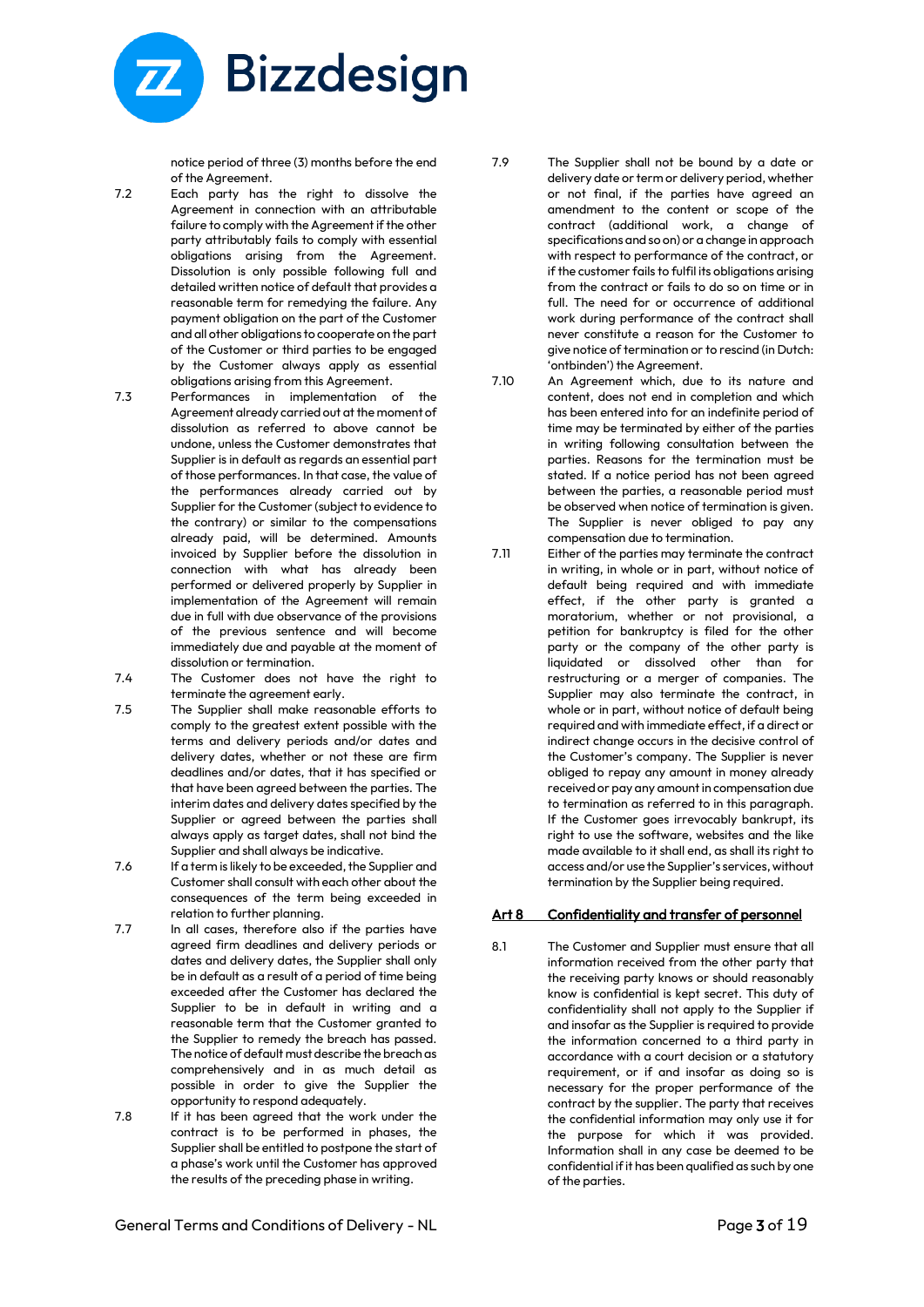

- 8.2 The Customer acknowledges that software originating from the Supplier is always confidential in nature and that this software contains trade secrets of the Supplier and its suppliers or the producer of the software.
- 8.3 During the term of the contract and for one year following its termination, each of the parties shall not employ or otherwise directly or indirectly engage, for the purpose of performing work, employees of the other party who are or were involved in the performance of the contract unless the other party has given prior written permission. Conditions may be attached to this permission, including the condition that the Customer must pay reasonable compensation to the Supplier.

#### Art 9 Privacy and data processing

- 9.1 If necessary for the performance of the Agreement, the Customer shall on request inform the Supplier in writing about the way in which the customer performs its legal obligations regarding the protection of personal data.
- 9.2 The Customer indemnifies the Supplier against claims of persons whose personal data is recorded or processed in the context of a register of personal data that is maintained by the Customer or for which the Customer is otherwise responsible by law, unless the Customer proves that the facts on which a claim is based are attributable to the supplier.
- 9.3 The Customer is fully responsible for the data that it processes in the context of using a service of the Supplier. The Customer guarantees vis-àvis the Supplier that the content, use and/or processing of the data are not unlawful and do not infringe any right of a third party. The Customer indemnifies the Supplier against any claim of a third party instituted for whatever reason in connection with this data or the performance of the contract.

# Art 10 Security

- 10.1 If the Supplier is obliged to provide for a form of information security under the Agreement, this security shall meet the specifications agreed in writing between the parties regarding security. The Supplier does not guarantee that the information security provided is effective under all circumstances. If the contract does not include an explicitly defined security method, the security provided shall meet a standard that is not unreasonable in terms of the state of the art, the sensitivity of the information and the costs associated with the security measures taken.
- 10.2 The access or identification codes and certificates provided by or because of the Supplier to the Customer are confidential and must be treated as such by the Customer, and may only be made known to authorised personnel in the Customer's own organisation. The Supplier is entitled to change the access or identification codes and certificates.

10.3 The Customer must adequately secure its systems and infrastructure and have active antivirus software protection at all times.

# Art 11 Retention of title, reservation of rights and **suspension**

- 11.1 All items delivered to the Customer shall remain the property of the Supplier until all amounts owed by the Customer to the Supplier under the contract concluded between the parties have been paid to the supplier in full. A Customer that acts as a reseller may sell and supply all items that are subject to the Supplier's retention of title insofar as doing so is usual in the context of the Customer's ordinary course of business.
- 11.2 The property-law consequences of the retention of title with respect to an item destined for export shall be governed by the laws of the State of destination if those laws contain provisions that are more favourable to the Supplier.
- 11.3 As and when necessary, rights shall be granted or transferred to the Customer subject to the condition that the Customer has paid all amounts owed under the contract.
- 11.4 The Supplier may retain all information, documents, software and/or data files received or created in the context of the contract in spite of an existing obligation to hand over or transfer until the Customer has paid all amounts owed to the Supplier.

# Art 12 Risk transfer

12.1 The risk of loss, theft, misappropriation or damage of items, information (including user names, codes and passwords), documents, software or data files that are created, supplied or used in the context of performing the contract shall pass to the Customer at the time at which the Customer or an auxiliary person of the Customer comes into actual possession of the items and information referred to.

# Art 13 Intellectual property

13.1 If the Supplier is prepared to undertake to transfer an intellectual property right, such a commitment may only be undertaken expressly and in writing. If the parties agree in writing that an intellectual property right with respect to software, websites, data files, equipment or other materials specifically developed for the Customer shall transfer to the Customer, this shall be without prejudice to the Supplier's right or option to use and/or operate, either for itself or for third parties and without any restriction, the parts, general principles, ideas, designs, algorithms, documentation, works, programming languages, protocols, standards and the like on which the developments referred to are based for other purposes. The transfer of an intellectual property right shall likewise be without prejudice to the Supplier's right to complete developments, either for itself or for a third party, that are similar to or derived from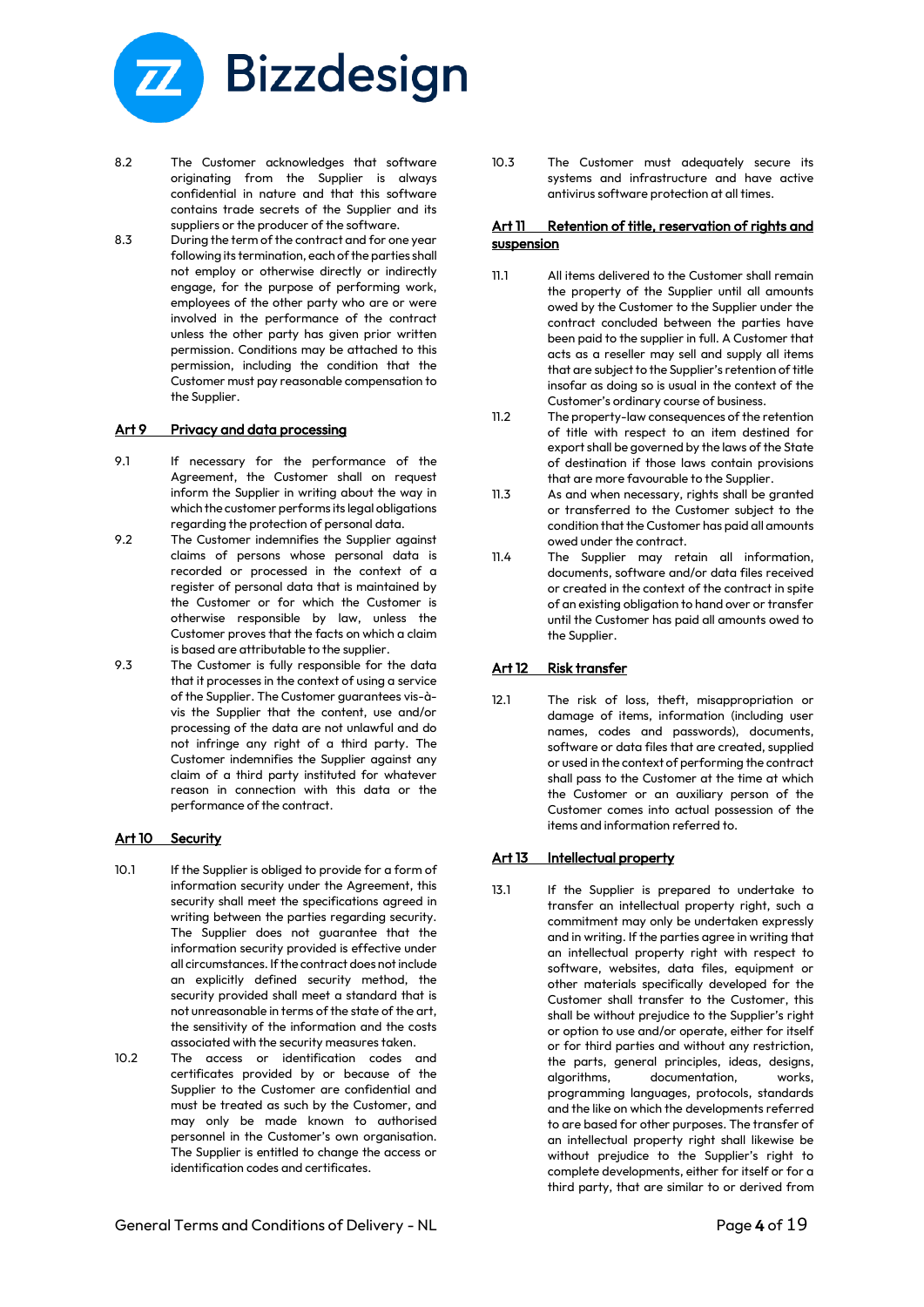

developments that were or are being completed for the Customer.

- 13.2 All intellectual property rights to the software, websites, data files, equipment and training, testing and examination materials, as well as other materials like analyses, designs, documentation, reports and offers, including preparatory materials in this regard, developed or made available to the Customer under the Agreement are held exclusively by the Supplier, its licensors or its suppliers. The Customer shall have the rights of use expressly granted under these general terms and conditions, the Agreement concluded in writing between the parties and the law. A right accorded to the Customer is non-exclusive and may not be transferred, pledged or sublicensed unless explicitly agreed otherwise in writing.
- 13.3 The Customer may not remove or change any indication concerning the confidential nature of or concerning the copyrights, brands, trade names or any other intellectual property right pertaining to the software, websites, data files, equipment or materials, or have any such indication removed or changed.
- 13.4 Even if not expressly provided for in the Agreement, the Supplier may always take technical measures to protect equipment, data files, websites, software made available, software to which the Customer is granted direct or indirect access, and the like in connection with an agreed limitation in terms of the content or duration of the right of use of these items. The Customer may not remove or bypass such technical measures or have such technical measures removed or bypassed.
- 13.5 The Supplier indemnifies the Customer against any claim of a third party based on the allegation that software, websites, data files, equipment or other materials developed by the Supplier itself infringe an intellectual property right of that third party, subject to the condition that the Customer immediately informs the Supplier in writing about the existence and content of the claim and leaves the settlement of the claim, including any arrangements made in this regard, entirely to the Supplier. The Customer shall provide the powers of attorney and information required to the Supplier and assist the Supplier to defend itself against such claims. This obligation to indemnity shall not apply if the alleged infringement concerns (i) materials made available to the Supplier by the Customer for use, modification, processing or maintenance or (ii) changes made or commissioned by the Customer in the software, website, data files, equipment or other materials without the Supplier's written permission. If it is irrevocably established in court that software, websites, data files, equipment or other materials developed by the Supplier itself is or are infringing any intellectual property right held by a third party, or if, in the opinion of the Supplier, there is a good chance that such an infringement is occurring, the Supplier shall if possible ensure that the Customer can continue to use, or use functional equivalents of, the

software, websites, data files, equipment or materials supplied. Any other or further obligation to indemnify on the part of the Supplier due to infringement of a third party's intellectual property right is excluded.

- 13.6 The Customer guarantees that making equipment, software, material intended for websites, data files and/or other materials and/or designs available to the Supplier for the purpose of use, maintenance, processing, installation or integration does not infringe any rights of third parties. The Customer indemnifies the Supplier against any claim of a third party based on the allegation that such making available, use, maintenance, processing, installation or integration infringes a right of that third party.
- 13.7 The Supplier is never obliged to perform data conversion unless doing so has been expressly agreed in writing with the Customer.

#### Art 14 Obligations to cooperate

- 14.1 The parties acknowledge that the success of work in the field of information and communications technology depends on proper and timely cooperation between the parties. The Customer shall always extend, in a timely manner, the cooperation reasonably required by the Supplier.
- 14.2 The Customer bears the risk of selecting the items, goods and/or services to be provided by the Supplier. The Customer must always exercise the utmost care to guarantee that the requirements that the Supplier's performance must meet are accurate and complete. Measurements and particulars given in drawings, images, catalogues, websites, offers, advertising material, standardisation sheets and the like are not binding for the Supplier unless expressly stated otherwise by the Supplier.
- 14.3 If the Customer deploys employees and/or auxiliary persons in the performance of the contract, these employees and auxiliary persons must have the knowledge and experience required.

If the Supplier's employees perform work at the Customer's location, the Customer must provide, on time and free of charge, the facilities required, such as a workspace with computer and network facilities. The Supplier shall not be liable for damage or costs due to transmission errors, malfunctions or the non-availability of these facilities unless the customer proves that this damage or these costs are the result of deliberate intent or recklessness on the part of the Supplier's management.

14.4 The workspace and facilities must meet all legal requirements. The Customer indemnifies the Supplier against claims of third parties, including the Supplier's employees, who suffer injury in the context of performing the contract as a result of acts or omissions of the Customer or unsafe situations in the Customer's organisation. The Customer shall make the company and security rules current in its organisation known to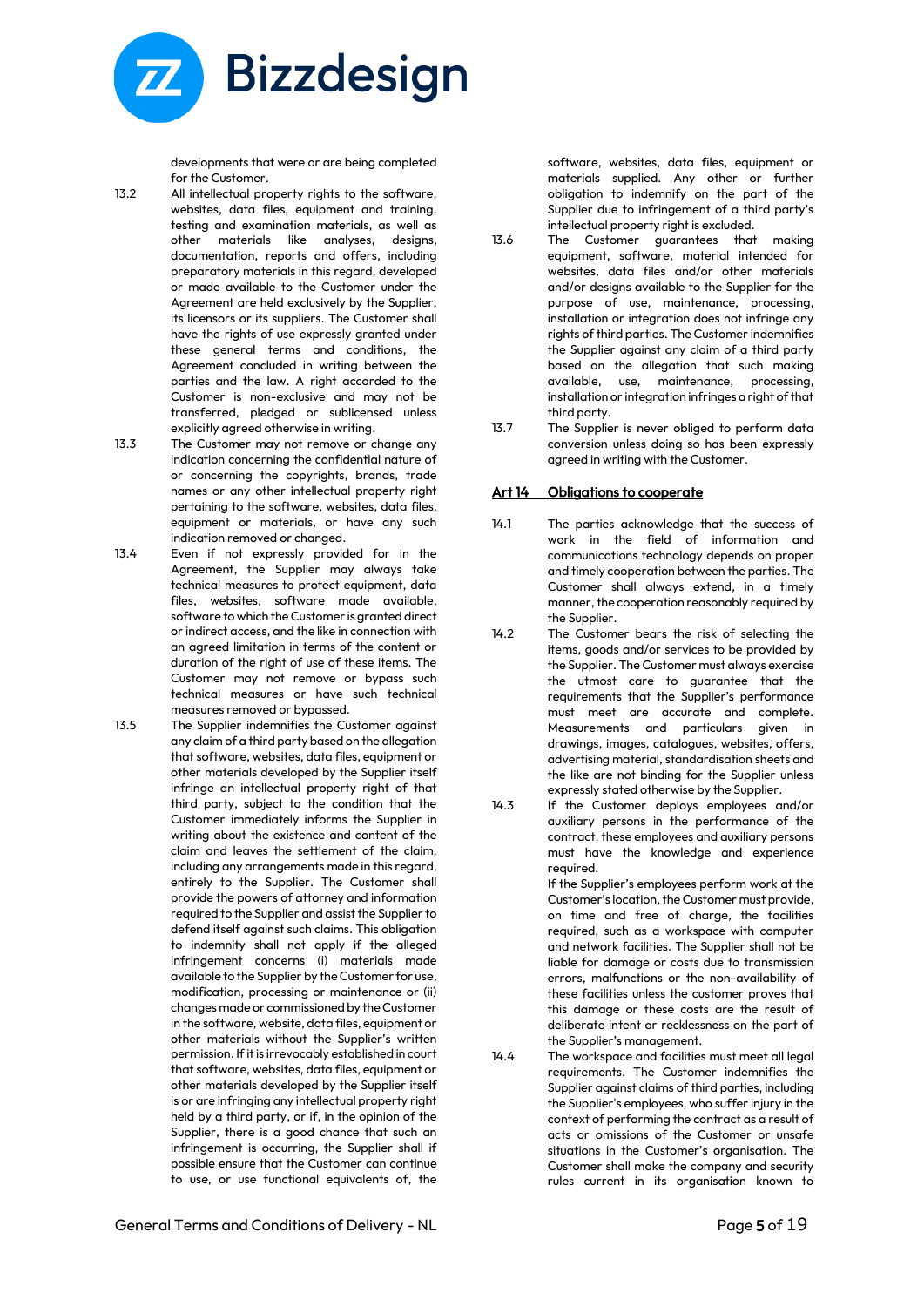

employees deployed by the Supplier prior to the start of the work.

- 14.5 If, in connection with the Supplier's services and products, the Customer makes software, equipment or other resources available to the Supplier, the Customer guarantees that all licences or approvals that the Supplier may require in relation to these resources shall be obtained.
- 14.6 The Customer is responsible for the management, including checking the settings, and use of the products supplied and/or services provided by the Supplier, and the way in which the results of the products and services are used. The Customer is also responsible for appropriately instructing users and for the use made by users.
- 14.7 The Customer shall itself install, organise, parameterise and tune the software and support software required on its own equipment and, if necessary, modify the equipment, other software and support software and operating environment used in this regard, and effect the interoperability that it desires.

# Art 15 Obligations to provide information

- 15.1 To enable proper performance of the contract by the Supplier, the Customer shall always provide all information reasonably required by the Supplier to the Supplier in a timely manner.
- 15.2 The Customer guarantees that the information, designs and specifications that it has provided to the Supplier is or are accurate and complete. If the information, designs or specifications provided by the Customer contain inaccuracies apparent to the Supplier, the Supplier shall contact the Customer to make enquiries about the matter.
- 15.3 In connection with continuity, the Customer shall designate a contact person or contact persons who shall act in that capacity for the duration of the Supplier's work. The Customer's contact persons shall have the experience required, specific knowledge of the subject matter and a proper understanding of the objectives that the Customer wishes to achieve.
- 15.4 The Supplier is only obliged to periodically provide information concerning the performance of the work to the Customer through the contact person designated by the Customer.

#### Art 16 Project and steering groups

- 16.1 If both parties are participating in a project or steering group through one or more employees that they have deployed, the provision of information shall take place in the manner agreed for the project or steering group.
- 16.2 Decisions made in a project or steering group in which both parties are participating shall only be binding for the Supplier if the decisions are made in accordance with that which has been agreed between the parties in writing in this regard or, in the absence of written agreements in this

context, if the Supplier has accepted the decisions in writing. The Supplier is never obliged to accept or implement a decision if, in its opinion, the decision cannot be reconciled with the content and/or proper performance of the contract.

16.3 The Customer guarantees that the persons that it has designated to participate in a project or steering group are authorised to make decisions that are binding for the Customer.

#### Art 17 Liability of the Supplier

- 17.1 The total liability of Supplier in connection with an attributable failure to comply with the Agreement or in connection with any other legal basis, expressly including any failure to comply with a guarantee obligation agreed with the Customer, is limited to the compensation of the direct damage up to at most the price stipulated for that agreement (exclusive VAT). If the agreement is largely a continuing performance contract with a term of more than one (1) year, the price stipulated for that agreement is set at the total of the compensations (exclusive of VAT) that has been stipulated for one (1) year. Supplier's total liability for direct damage will never exceed EUR 100,000 in the case of material damage and EUR 450,000 in the case of personal injury or death. Related or consecutive events that cause damage apply as one and the same event when calculating the damage. There will be no accumulation of compensation for damage.
- 17.2 Supplier is not liable for indirect damage including loss of profit, lost savings, loss of goodwill, damage due to business interruption, or damage due to claims from the Customer's suppliers. Supplier's liability in connection with mutilation, destruction or loss of files, data, or documents or other data carriers of the Customer is similarly excluded.
- 17.3 The aforementioned exclusions and limitations of Supplier's liability do not apply if the damage is caused by intent or gross negligence on the part of Supplier's management.
- 17.4 Unless Supplier's compliance is permanently impossible, the liability of Supplier due to an attributable failure to comply with an agreement shall only arise if the Customer has given Supplier written notice of default forthwith, stating a reasonable term within which to remedy the failure and if even on the expiry of this term Supplier continues to fail attributably to comply with its obligations. The notice of default must contain a complete and detailed description of the alleged failure so that Supplieris able to respond adequately to the notice of default.
- 17.5 The rise of any right to compensation is always subject to the condition that the Customer notifies the damage to Supplier in writing as soon as possible after it arises and within at most 48 hours after observing the damage. Any claim for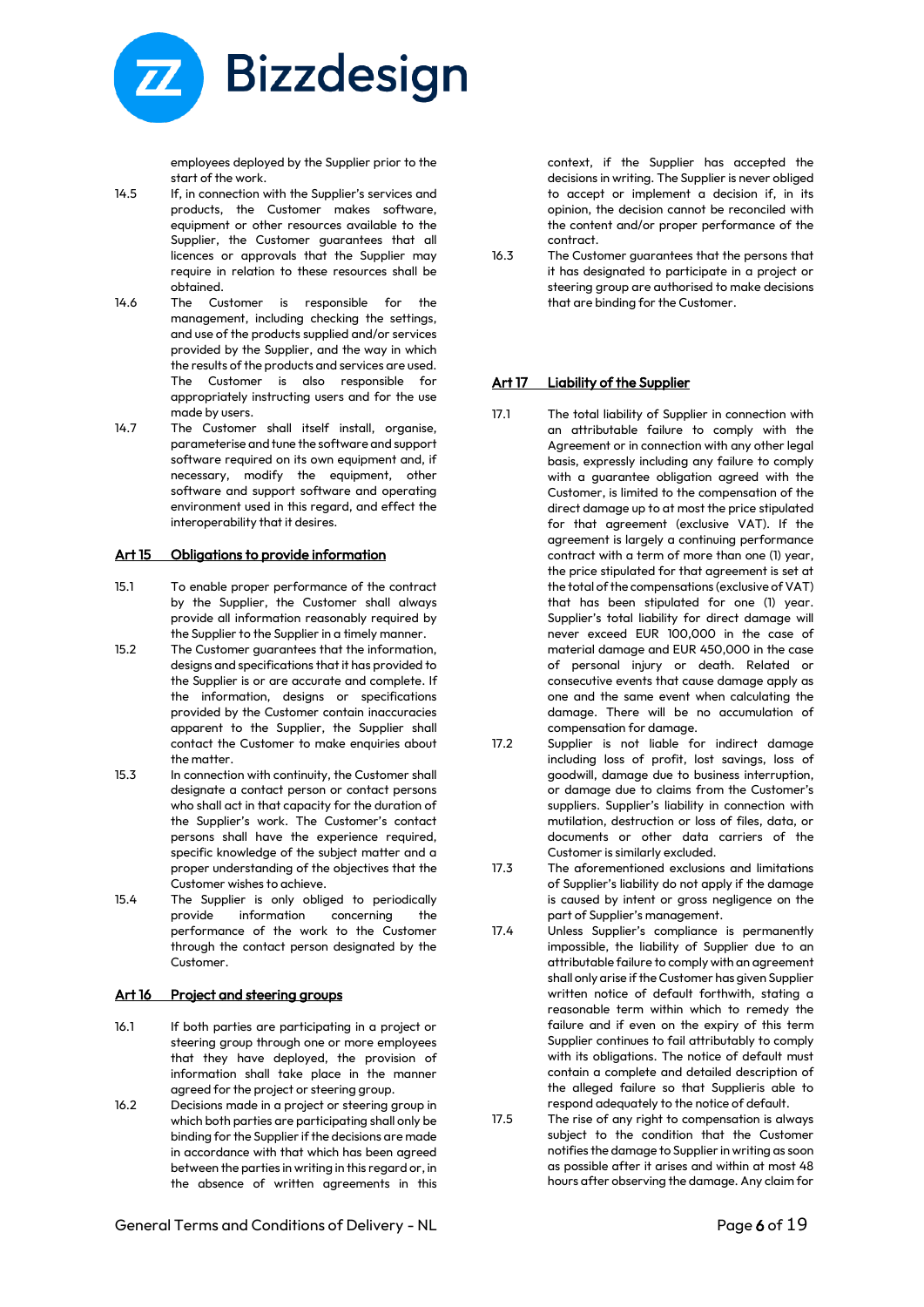

compensation against Supplier lapses as a result of the mere lapse of 24 months after the claim has arisen.

- 17.6 The Customer indemnifies the Supplier against any and all claims of third parties due to product liability as a result of a defect in a product or system that the Customer supplied to a third party and that consisted in part of equipment, software or other materials supplied by the Supplier, unless and insofar the Customer is able to prove that the loss was caused by the equipment, software or other materials referred to.
- 17.7 The provisions of this article and all other limitations and exclusions of liability referred to in these general terms and conditions shall also apply for the benefit of all natural persons and legal entities that the supplier engages in the performance of the Agreement.

#### Art 18 Force majeure

- 18.1 Neither of the Parties is obliged to comply with any obligation, including any guarantee obligation agreed between the Parties, if a Party is prevented from doing so as a result of force majeure. Force majeure on the part of the Supplier means, among other things: (i) force majeure on the part of the suppliers of the Supplier, (ii) the failure to properly fulfil obligations on the part of suppliers that were prescribed to the Supplier by the Customer, (iii) defects in items, equipment, software or materials of third parties the use of which was prescribed to the Supplier by the Customer, (iv) government measures, (v) power failures, (vi) Internet, data network or telecommunication facilities failures, (vii) war and (viii) general transport problems.
- 18.2 If a situation of force majeure lasts for more than sixty (60) days, each of the Parties has the right to terminate the Agreement in writing by means of a registered letter. The matters already performed on the basis of the Agreement will be settled on a pro rata basis, without the Parties owing each other anything otherwise.

#### Art 19 Changes and additional work

- 19.1 If, at the request or prior consent of the Customer, the Supplier has performed work or supplied goods or services that is or are outside the scope of the agreed work and/or provision of goods or services, the Customer shall pay for this work or provision of goods or services in accordance with the agreed rates or, if no rates have been agreed between the parties, in accordance with the Supplier's usual rates. The Supplier is not obliged to honour such a request and may require that a separate contract be concluded in writing for the purpose.
- 19.2 Insofar as a fixed price has been agreed for the provision of services, the Supplier shall on request inform the Customer in writing about the financial consequences of the additional work or

additional provision of goods or services as referred to in this article.

# Art 20 Transfer of rights and obligations

- 20.1 The Customer does not have the right to sell, transfer or pledge the rights and obligations arising from this Agreement to a third party without Supplier's written approval. Supplier will not withhold this approval on unreasonable grounds, but Supplier does have the right, however, to attach reasonable conditions to this approval.
- 20.2 The Supplier is entitled to sell, transfer or pledge its claims to payment of amounts owed to a third party.

#### Art 21 Applicable law and disputes

- 21.1 Dutch law applies to the Agreement. The United Nations Convention on Contracts for the International Sale of Goods (CISG) does not apply.
- 21.2 Any disputes between the Parties will be submitted to the Dutch District Court of Overijssel, Almelo location. The Parties may decide in mutual consultation to settle a dispute by means of arbitration or mediation.

# Art 22 Other provisions

- 22.1 If Supplier is required to perform activities with respect to data concerning the Customer, its employees or Users, on the basis of a request or an order issued by a competent government agency or in connection with a statutory obligation, all related costs will be charged to the Customer unless the reason for this investigation is attributable to Supplier. Supplier will notify the Customer thereof in advance as much as possible.
- 22.2 The version of any communication received or stored by Supplier applies as authentic (including log files) subject to evidence to the contrary to be provided by the Customer.
- 22.3 The Parties always notify each other in writing with-in a reasonable term of any changes in the name, postal address, e-mail address, telephone number and, if so requested, the bank account or giro number.
- 22.4 In the event of several documents, the order will be as follows, whereby the documents mentioned first will have priority over the ones mentioned later: Agreement, Offer, SaaS SLA, Support SLA, the present terms and conditions.

# Chapter 2. Provision of services

The provisions of this 'Provision of services' chapter shall apply in addition to the general provisions of these general terms and conditions if the Supplier provides services of whatever nature, whether or not set out in more detail in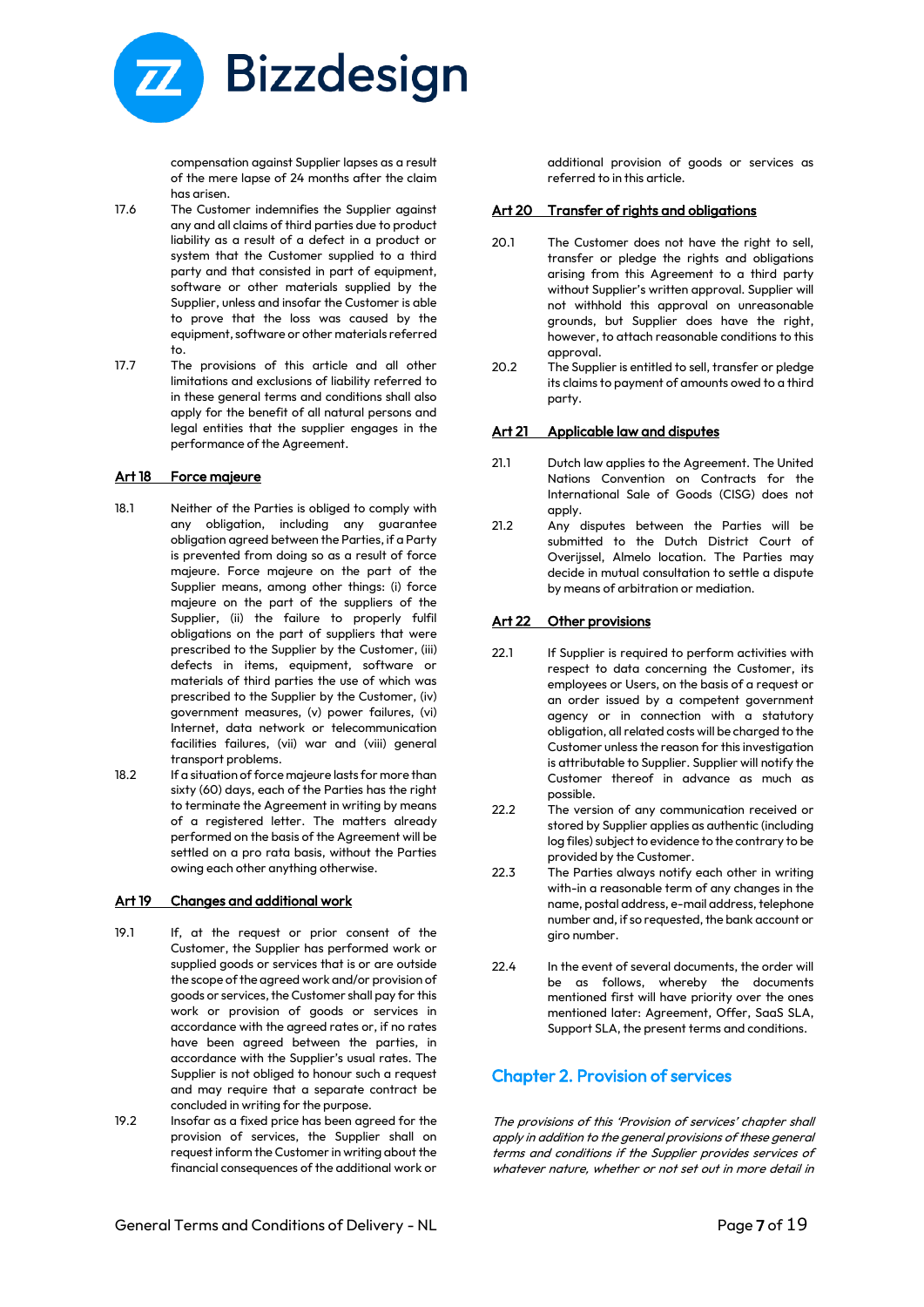

one of the other chapters of these general terms and conditions, to the Customer.

# Art 23 Performance

- 23.1 The Supplier shall perform its services with care to the best of its ability, if applicable in accordance with the agreements and procedures agreed in writing with the customer. All services by the Supplier shall be performed on the basis of an obligation to use best endeavours unless and insofar as the Supplier has expressly promised a result in the written contract and the result concerned has also been defined with sufficient determinability in the Agreement.
- 21.2 The Supplier shall not be liable for loss or costs that are the result of the use or misuse of access or identification codes or certificates unless the misuse is the direct result of deliberate intent or recklessness on the part of the Supplier's management.
- 21.3 If the Agreement has been entered into with a view to performance by one specific person, the Supplier shall always be entitled to replace this person with one or more persons who have the same and/or similar qualifications.
- 21.4 The Supplier is not obliged to follow the Customer's instructions in the performance of its services, particularly not if these instructions change or add to the content and scope of the agreed services. If such instructions are followed, however, payment shall be made for the work concerned in accordance with the Supplier's usual rates.

# Art 24 Service Level Agreement

- 24.1 Any agreements concerning a service level (Service Level Agreements) shall only be expressly agreed in writing. The Customer shall always inform the Supplier without delay about any circumstances that affect or that could affect the service level and its availability.
- 24.2 If agreements about a service level have been made, the availability of software, systems and related services shall always be measured such that unavailability due to preventive, corrective or adaptive maintenance or other forms of service announced by the Supplier in advance and circumstances beyond the supplier's control are not taken into account. The availability measured by the supplier shall count as conclusive evidence, subject to evidence to the contrary produced by the Customer.

# Art 25 Backups

25.1 If the services provided to the Customer under the Agreement include making backups of the Customer's data, the Supplier shall make a complete backup of the Customer's data in its possession in accordance with the periods agreed in writing or once a week if such periods have not been agreed. The Supplier shall retain the backup for the duration of the agreed term

or for the duration of the Supplier's usual term if agreements have not been made in this regard. The Supplier shall retain the backup with due care.

25.2 The Customer remains responsible for the fulfilment of all administrative and retention obligations that apply to it by law.

# Chapter 3. Software as a Service (SaaS)

The provisions of this 'Software as a Service' chapter shall apply in addition to the general provisions of these general terms and conditions and the provisions of the 'Provision of services' chapter if the Supplier performs services under the name or in the field of Software as a Service (SaaS).

#### Art 26 SaaS

- 26.1 The SaaS consists of:
- a. making the functionality of the agreed Software Products available to the Customer via the Internet;
- b. services as provided for in the SaaS SLA;
- c. services as provided for in the Support SLA.<br>26.2 Supplier is not obliged to create back-up co
- Supplier is not obliged to create back-up copies of the data the Customer stores when using the SaaS, unless otherwise agreed in writing.

# Art 27 Availability of the SaaS

27.1 Supplier makes the agreed Software Products available on the basis of the service level as provided for in the SaaS SLA. Supplier can only provide this service level if the Customer complies strictly with the requirements set out in the SaaS SLA.

#### Art 28 Access to the SaaS

28.1 Supplier provides the Customer with Means of Access. The Means of Access cannot be transferred, they are strictly personal and exclusively intended for use within the Customer's organization.

28.2 The Customer informs Supplier immediately if the Means of Access are used in an unauthorized manner or the Customer reasonably suspects that this is the case.

28.3 The Customer has the right to request Supplier to block the Means of Access. Supplier also has the right at all times to block the Means of Access at its own initiative if Supplier is aware or has a reasonable suspicion of unauthorized use of the Means of Access. In such cases, Supplier is not liable for damage sustained by the Customer and/or third parties resulting from the blocking of the Means of Access.

# Art 29 Use of the SaaS

- 29.1 When using the SaaS, the Customer guarantees in any event that it and the User(s), to the extent relevant, comply with the following rules:
- a. the Customer will arrange for the protection of its (peripheral) equipment, software, infrastructure and Internet connection against viruses, computer crime and (other) unauthorized use by User(s) or third parties;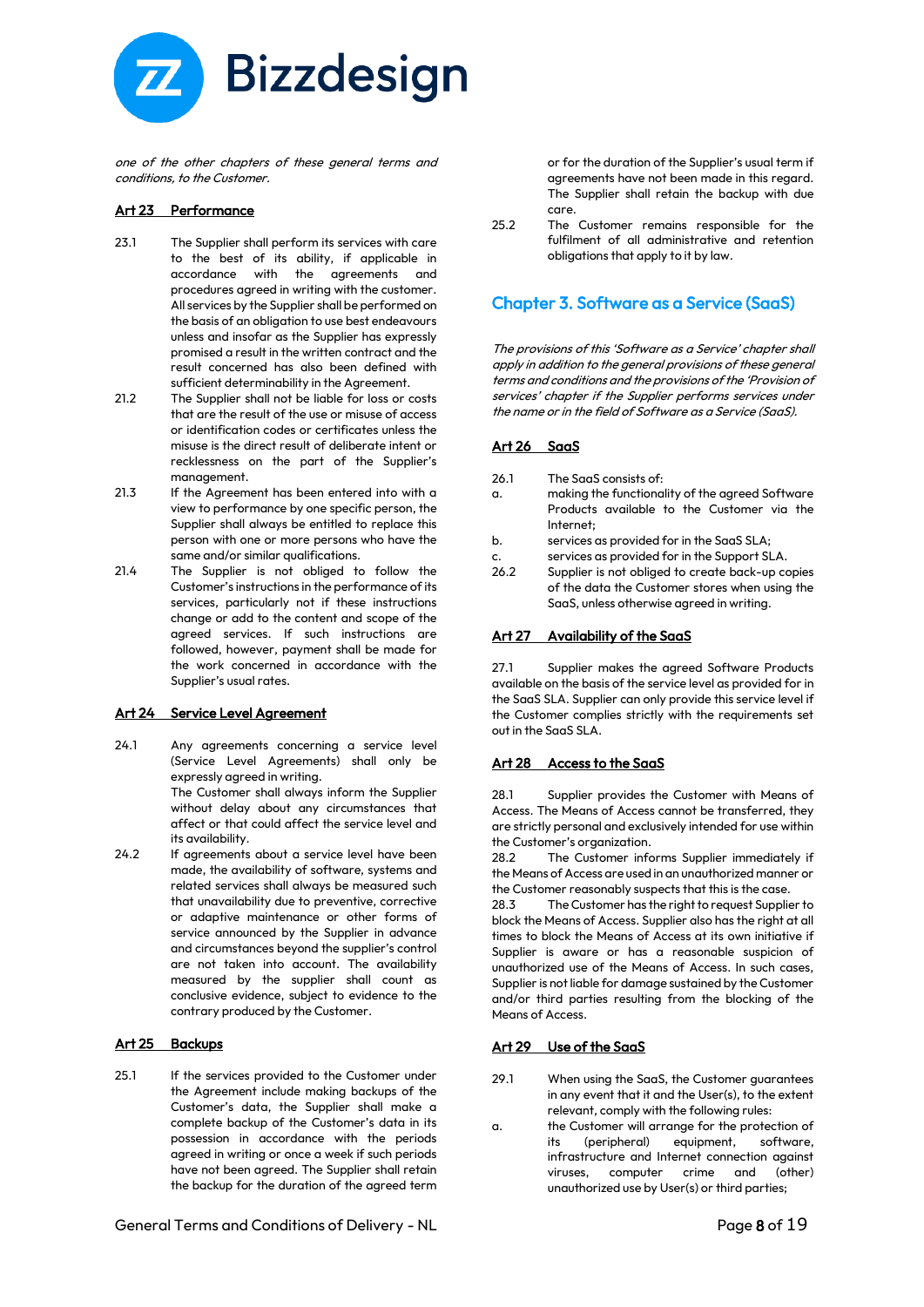

- b. when using the SaaS, the Customer and/or User will not spread (computer) viruses or other files that could damage the (proper operation of the) SaaS;
- c. the Customer and/or User will not perform acts or cause acts to be performed that could cause disruptions to the SaaS, (computer) networks or infrastructures (of other users) or which cause nuisance, limited use or unforeseen use (for other  $useer$ );
- d. the User and/or the Customer will not abuse Means of Access or breach the security of the SaaS and/or attempt to breach it;
- e. the Customer and/or the User will not perform or omit acts in respect of which he knows or should reasonably have foreseen that they could lead to use of the SaaS that is punishable or unlawful towards Supplier and/or third parties;
- f. the User and/or the Customer will not access a computer system or part thereof against the will of the owner or manager deliberately and without approval ("hacking");
- g. the User and/or the Customer will not infringe the intellectual property rights of Supplier and/or third parties in any way; and
- h. without the express, prior, written approval from Supplier, the User and/or the Customer will not publish, reproduce or otherwise use information and data provided by Supplier within the context of the SaaS, other than for use within the Customer's internal business operations.
- 29.2 If the Customer and/or User(s) acts contrary to one or more of the aforementioned rules, the Customer will be required to comply with the reasonable instructions issued by Supplier in that connection and to have them complied with by the User(s).
- 29.3 If the data that are stored, processed, incorporated or that have been entered in another manner with the aid of the SaaS are unlawful towards third par-ties, Supplier has the right to remove these data from the Server and destroy them immediately and without prior notification. The Customer hereby grants its approval in advance to Supplier to remove and destroy all infringing data from the Server. Supplier will never be liable for any damage that arises from such conduct.
- 29.3 Supplier can prevent Access to the SaaS by taking the Means of Access out of service or by sus-pending the services if it has serious suspicions that it is being used contrary to the provisions of this Agreement. The payment obligation continues to exist while the Means of Access have been taken out of service or the services are suspended.
- 29.4 The Supplier shall only provide SaaS on the instructions of the Customer. The Customer may not allow third parties to make use of the services provided by the Supplier in the field of SaaS.
- 29.5 If the Supplier performs work relating to the data of the Customer, its employees or users pursuant to a request or a competently issued order of a government agency or in connection with a legal obligation, all costs associated with this work shall be charged to the Customer.
- 29.6 The Supplier may change the content or scope of the SaaS delivery model. If such changes result in a change in the Customer's current procedures, the Supplier shall inform the Customer about the matter as soon as possible and the costs of this change shall be borne by the Customer. The Customer may in this case give notice of termination of the Agreement, which termination shall then take effect on the date on which the change takes effect, unless the change is related to changes in relevant legislation or other instructions issued by competent bodies, or the Supplier bears the costs of this change.
- 29.7 The Supplier may continue to provide SaaS using a new or modified version of the software. The Supplier is not obliged to maintain, modify or add certain features or functionalities of the service or software specifically for the Customer.
- 29.8 The Supplier may temporarily put all or part of the SaaS out of operation for preventive, corrective or adaptive maintenance or other forms of service. The Supplier shall not allow the period during which the service is out of operation to last longer than necessary and shall ensure if possible that this period occurs outside office hours.
- 29.9 The Supplier is never obliged to provide a physical carrier to the Customer that contains the software provided to and held by the Customer in the context of the SaaS.

# Art 30 Consequences of termination of the SaaS

- 30.1 When the Agreement is terminated, Supplier will provide a backup with the data from the Repository Database to the Customer. Supplier can perform additional activities at the request of the Customer. This will take place against Supplier's rates that apply at that time.
- 30.2 Supplier is not subject to any (statutory) period of retention concerning the data entered by the Customer after the Agreement has been terminated, other than as referred to expressly in this article. If the Customer has not indicated immediately after the end of the Agreement that it wishes to receive the aforementioned data backup, Supplier has the right to remove the data that are stored, processed, incorporated or entered in a different manner with the aid of the SaaS from the Server and destroy them immediately and without prior notification.

# Art 31 Guarantee

31.1 The Supplier does not guarantee that the software made available and held in the context of the SaaS is free of errors and functions without interruption. The Supplier shall make efforts to fix the errors in the software within a reasonable term if and insofar as the matter concerns software developed by the Supplier itself and the Customer has provided a detailed, written description of the defects concerned to the Supplier. Where there are grounds for doing so, the Supplier may postpone the fixing of defects until a new version of the software is put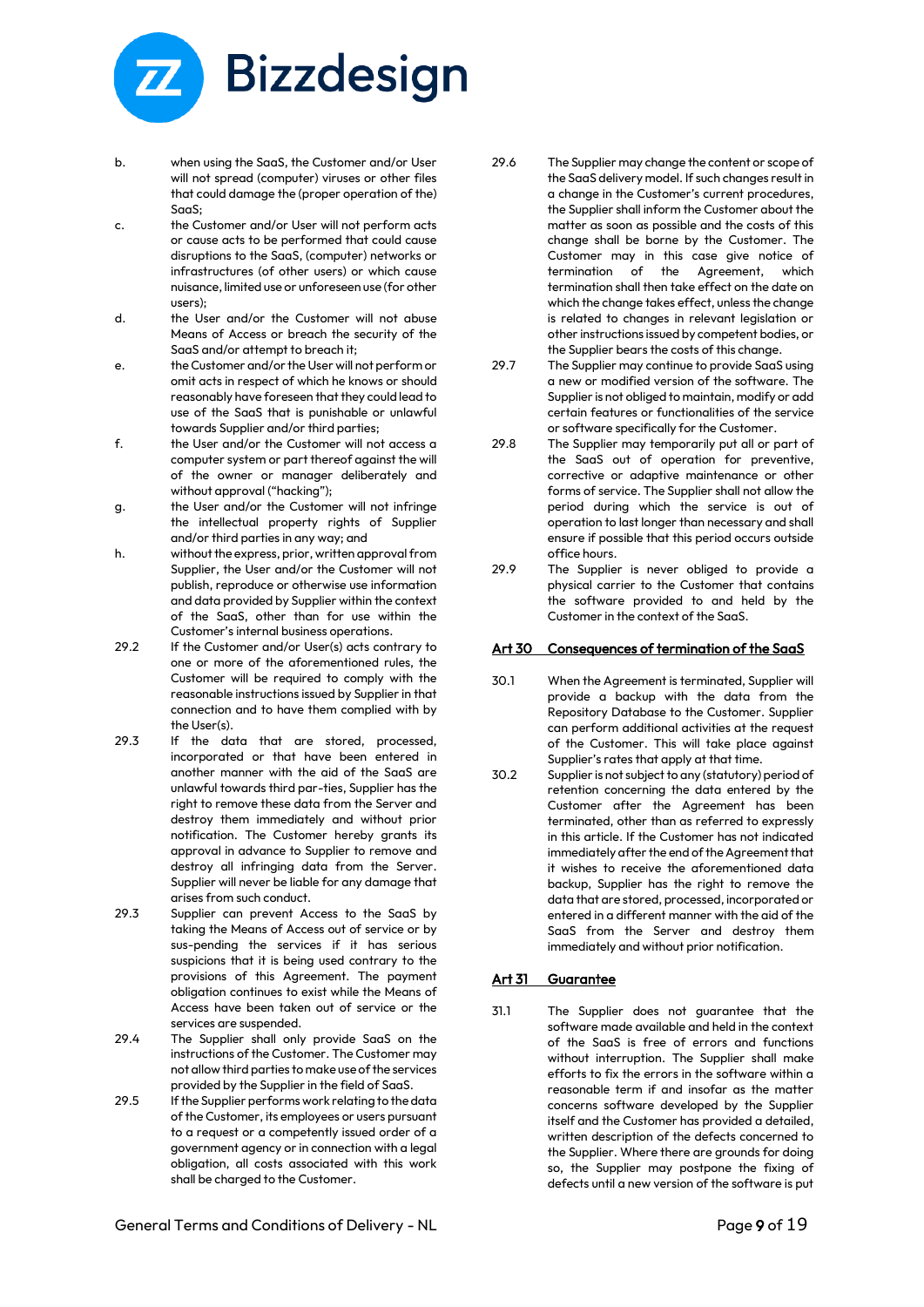

into operation. The Supplier does not guarantee that defects in software that it has not developed itself shall be fixed. The Supplier is entitled to install temporary solutions, program bypasses or problem-avoiding limitations in the software. If the software was developed on the instructions of the Customer, the Supplier may charge for the costs of fixing to the customer in accordance with the Supplier's usual rates.

- 31.2 Based on the information provided by the Supplier concerning measures to prevent and limit the effects of malfunctions, defects in the SaaS, corruption or loss of data or other incidents, the Customer shall identify and list the risks to its organisation and take additional measures if necessary. The Supplier declares that it is prepared to provide assistance, at the Customer's request, to the extent reasonable and according to the financial and other conditions set by the Supplier, with respect to further measures to be taken by the Customer. The Supplier is never obliged to recover data that has been corrupted or lost.
- 31.3 The Supplier does not guarantee that the software made available and held in the context of the SaaS shall be adapted to changes in relevant legislation and regulations on time.

# Art 32 Protection of personal data

- 32.1 Under legislation pertaining to the processing of personal data, such as the Personal Data Protection Act, the Customer has obligations towards third parties, such as the obligation to provide information and allow the person concerned to inspect his or her personal data, and correct and delete the personal data of the person concerned. The Customer is fully and solely responsible for the fulfilment of these obligations. The parties maintain that the Supplier is the 'processor' within the meaning of the Personal Data Protection Act with respect to the processing of personal data.
- 32.2 To the extent that doing so is technically possible, the Supplier shall provide support in the context of the obligations that the Customer must fulfil as referred to in Article 32.1. The costs associated with this support are not included in the agreed prices and payments and shall be borne by the Customer.

#### Art 33 Commencement of the service; payment

- 33.1 The SaaS provided by the Supplier shall commence within a reasonable term following the conclusion of the Agreement. The Customer shall promptly ensure that it has the facilities required to use the SaaS following the conclusion of the Agreement.
- 33.2 The Customer shall owe the payment specified in the Agreement for the SaaS. In the absence of an agreed payment schedule, all amounts that relate to the SaaS provided by the Supplier shall be payable each calendar month in advance.

# Chapter 4. Software

The provisions of this 'Software' chapter shall apply in addition to the general provisions if the Supplier makes software available to the Customer for use other than on the basis of SaaS.

# Art 34 Right of use and restrictions on use

- 34.1 The Supplier shall make the agreed computer programs and agreed user documentation, hereinafter referred to as the 'software', available to the Customer for use for the duration of the contract on the basis of a licence for use. The right to use the software is nonexclusive and may not be transferred, pledged or sublicensed unless explicitly agreed otherwise in writing.
- 34.2 The Supplier's obligation to make available and the Customer's right of use extend only to the software's object code. The Customer's right of use does not extend to the software's source code. The software's source code and technical documentation prepared during the development of the software shall not be made available to the Customer, not even if the Customer is prepared to pay a financial amount for the source code and technical documentation.
- 34.3 The Customer shall always strictly comply with the agreed restrictions on the use of the software, regardless of the nature or content of these restrictions.
- 34.4 If the parties have agreed that the software may only be used in combination with certain equipment, the Customer shall in the event of any malfunction of this equipment be entitled to use the software on other equipment with the same qualifications during the time that the original equipment remains defective.
- 34.5 The Supplier may require that the Customer only start using the software after having received one or more codes needed for use from the Supplier, the Supplier's supplier or the producer of the software. The Supplier is always entitled to take technical measures to protect the software against unlawful use and/or against use in a manner or for purposes other than the manner or purposes agreed between the parties. The Customer shall never remove or bypass technical measures intended to protect the software or have such technical measures removed or bypassed.
- 34.6 The Customer may only use the software in and for its own company or organisation and only insofar as doing so is necessary for the intended use. The Customer shall not use the software for third parties, for example in the context of Software as a Service (SaaS) or outsourcing.
- 34.7 The Customer may never sell, rent out, dispose of or grant limited rights to, or make available to third parties the software and the carriers on which the software is or will be recorded, in any way whatsoever for whatever purpose or under whatever title. The Customer may also not grant,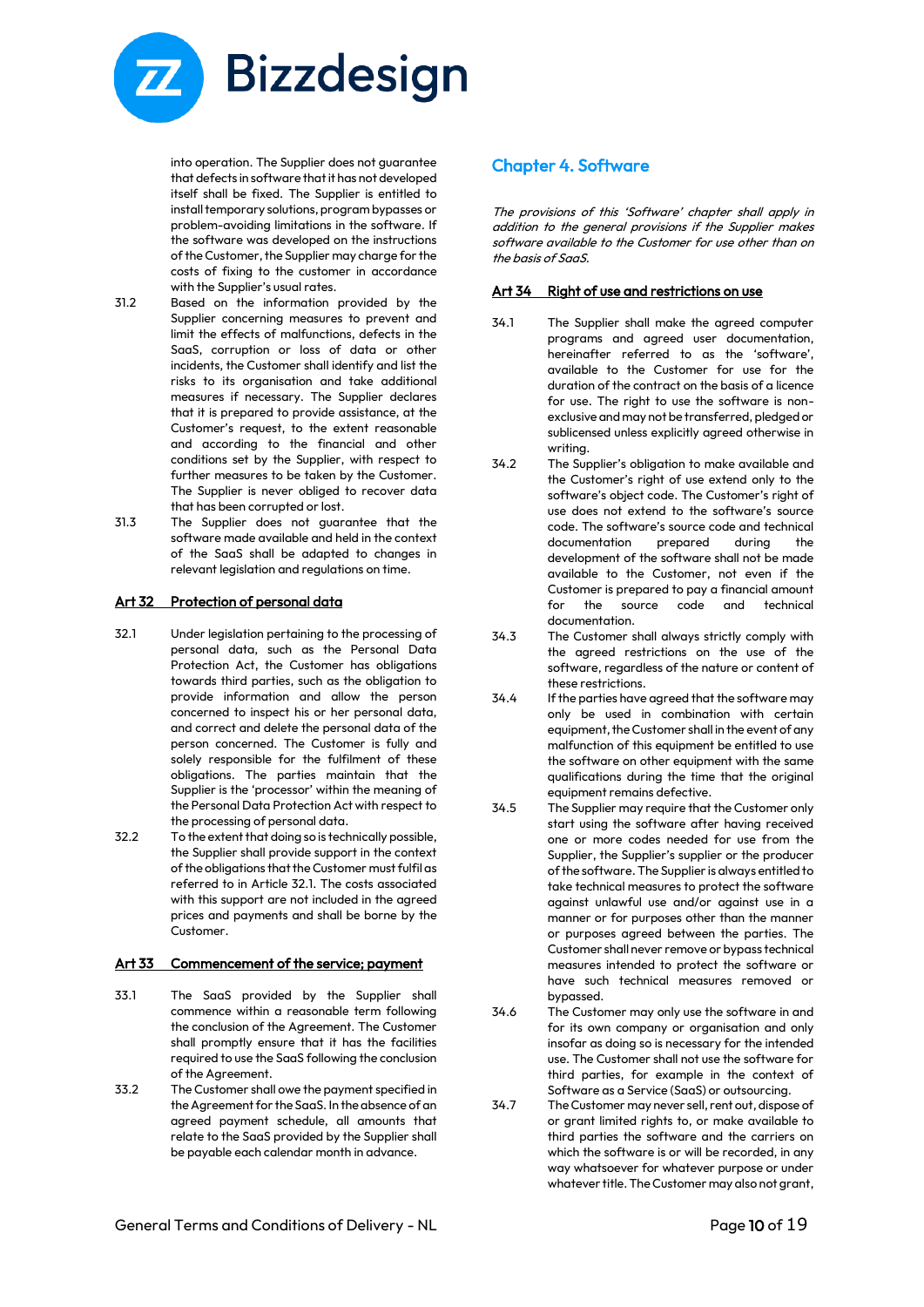

whether or not remotely (online), a third party access to the software or place the software with a third party for hosting, not even if the third party concerned only uses the software for the customer.

- 34.8 If so requested, the Customer shall cooperate without delay in an investigation into compliance with the agreed restrictions on use carried out by or for the Supplier. Should the Supplier so demand, the Customer shall grant the Supplier access to its buildings and systems. Insofar as such information does not concern the use of the software itself, the Supplier shall treat all confidential business information that it obtains from the Customer or at the Customer's business location in the context of an investigation as confidential.
- 34.8 The parties maintain that the contract concluded between the parties, insofar as the object of this contract is the making available of software for use, shall never be deemed to be a purchase contract.
- 34.10 The Supplier is not obliged to maintain the software and/or provide support to users and/or administrators of the software. If, contrary to the foregoing, the Supplier is asked to perform maintenance work and/or provide support with respect to the software, the supplier may require that the Customer enter into a separate, written agreement for the purpose.

#### Art 35 Delivery and installation; User documentation, regulations and **instructions**

- 35.1 At its discretion, the Supplier shall deliver the software on the agreed type of data carrier or, if no agreements have been made in this regard, on a type of data carrier determined by the Supplier, or shall make the software available to the customer online. Supplier makes user documentation, installation regulations, system requirements and other documentation and instructions available to the Customer at an Internet location to be indicated by Supplier or in another manner. The Customer is obliged to carefully read and comply at all times with the documentation and instructions made available by Supplier.
- 35.2 The Supplier shall only install the software at the Customer's business location if this has been agreed between the parties. If no agreements have been made for the purpose, the Customer shall itself install, organise, parameterise, tune and, if necessary, modify the equipment and operating environment used.

# Art 36 Tools

36.1 The Customer is responsible for having available and the operation of the Tools that are required for using the agreed Software Products, including the (peripheral) equipment and software, support applications, configuration and Internet connection, to be used by the Customer, which comply with the technical and

General Terms and Conditions of Delivery - NL **Page 11** of 19

operational specifications referred to by Supplier.

- 36.2 The Customer is responsible for maintaining a connection to the electricity grid and other connections required for the use of the agreed Software Products.
- 36.3 Additional (third-party) licenses and other conditions may apply to the use of the support applications. Supplier does not guarantee that the support applications used by the Customer function fully.

# Art 37 Acceptance

- 37.1 If the parties have not agreed an acceptance test, the Customer shall accept the software in the state that it is in when delivered ('as is, where is'), therefore with all visible and invisible errors and defects, without prejudice to the Supplier's obligations under the guarantee scheme as set out in Article 41. In the aforementioned case, the software shall be deemed to have been accepted by the Customer upon delivery or, if installation by a Supplier has been agreed in writing, upon completion of installation.
- 37.2 The provisions of paragraphs 37.2 up to and including 37.10 shall apply if an acceptance test has been agreed between the parties.
- 37.3 In these general terms and conditions, 'error' means substantial failure of the software to meet the functional or technical specifications of the software expressly made known by the Supplier in writing and, if all or part of the software concerns customised software, to meet the functional or technical specifications expressly agreed in writing. An error only applies if it can be demonstrated by the Customer and if it is reproducible. The Customer must report errors without delay. Any obligation of the Supplier is limited to errors within the meaning of these general terms and conditions. The Supplier does not have any obligation whatsoever with respect to other defects in or on the software.
- 37.4 If an acceptance test has been agreed, the test period shall amount to 14 days following delivery or, if installation by the supplier has been agreed in writing, 14 days following the completion of installation. The Customer may not use the software for production or operational purposes during the test period. The Customer shall carry out the agreed acceptance test with qualified personnel and with sufficient scope and depth.
- 37.5 If an acceptance test has been agreed, the Customer must check whether the software delivered meets the functional or technical specifications expressly made known by the Supplier in writing and, if and to the extent that all or part of the software concerns Customised software, meets the functional or technical specifications expressly agreed in writing.
- 37.6 The parties shall deem the software to have been accepted:
	- a. if the parties have agreed an acceptance test: on the first day following the test period, or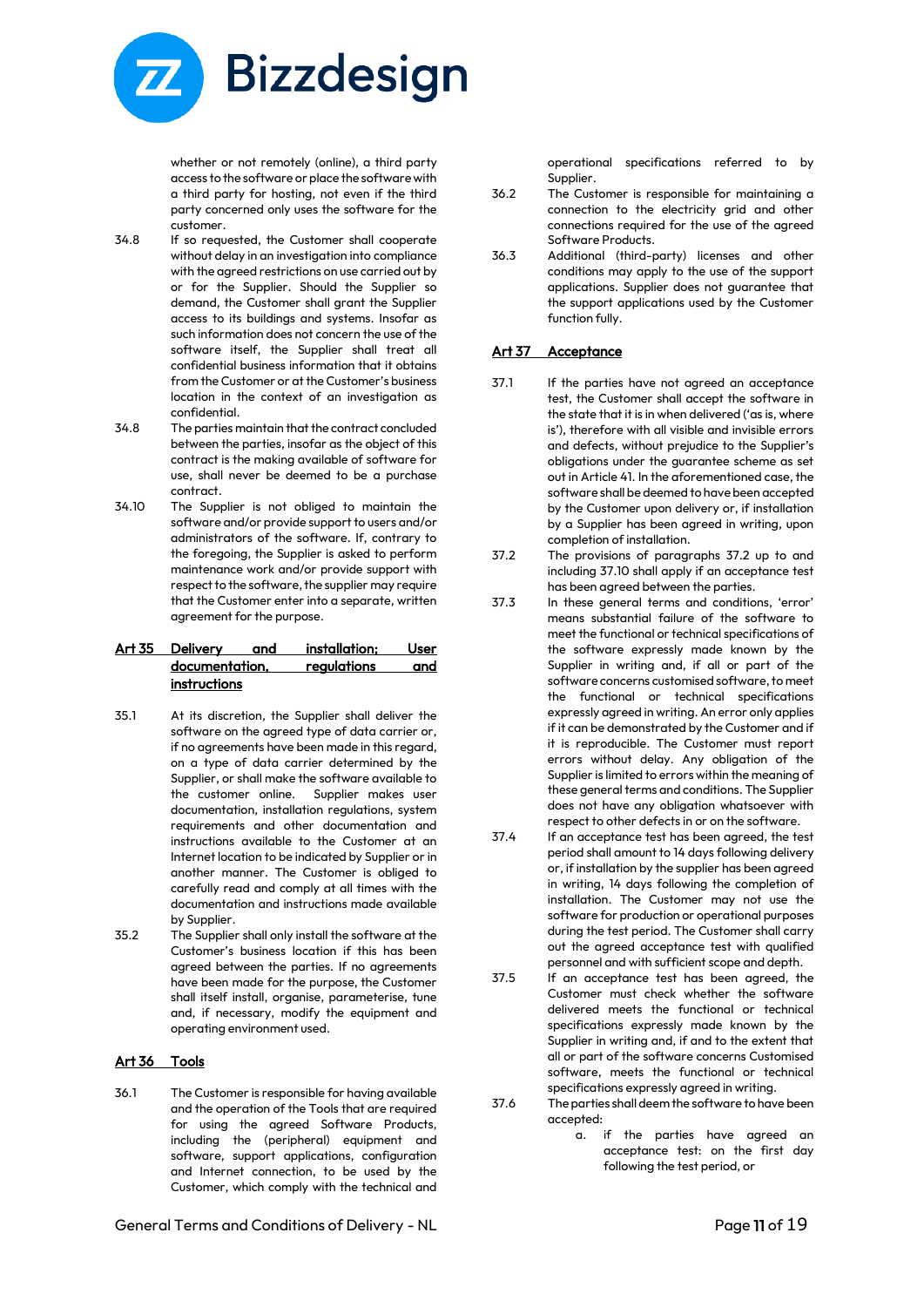

- b. if the Supplier receives a test report as referred to in Article 37.7 prior to the end of the test period: at the time at which the errors stated in this test report have been fixed, notwithstanding the presence of errors that, according to Article 30.8, do not prevent acceptance, or
- c. if the Customer uses the software in any way for production or operational purposes: at the time at which this use occurs.
- 37.7 If it becomes apparent during performance of the agreed acceptance test that the software contains errors, the Customer shall report the test results to the Supplier in writing in a clear, detailed and comprehensible manner no later than on the last day of the test period. The Supplier shall strive to the best of its ability to fix the errors referred to within a reasonable term. The Supplier shall be entitled to install temporary solutions, program bypasses or problemavoiding limitations in this regard.
- 37.8 The Customer may not refuse to accept the software for reasons that are not related to the specifications expressly agreed in writing between the parties and, furthermore, may not refuse to accept the software because of the existence of minor errors, these being errors that do not reasonably prevent the operational or productive use of the software, the foregoing without prejudice to the Supplier's obligation to fix these minor errors in the context of the guarantee scheme referred to in Article 41. In addition, acceptance may not be refused because of aspects of the software that can only be assessed subjectively, such as aesthetic aspects of user interfaces.
- 37.9 If the software is delivered and tested in phases and/or parts, non-acceptance of a certain phase and/or part shall be without prejudice to the acceptance of a previous phase and/or a different part.
- 37.10 Acceptance of the software in one of the ways referred to in this article shall serve to discharge the supplier of its obligations regarding making the software available and delivering the software and, if installation of the software by the Supplier has also been agreed, of its obligations regarding installation. Acceptance of the software shall be without prejudice to the Customer's rights based on Article 37.8 regarding minor defects and Article 41 regarding the guarantee.

# Art 38 Availability

- 38.1 The Supplier shall make the software available within a reasonable term following the conclusion of the Agreement.
- 38.2 Following the end of the Agreement, the Customer shall return all copies of the software in its possession to the Supplier without delay. If it has been agreed that the Customer must destroy the copies concerned at the end of the Agreement, the Customer shall report the

destruction of the copies to the supplier in writing without delay. At or following the end of the Agreement, the Supplier shall not be obliged to provide assistance for the purpose of a data conversion desired by the Customer.

#### Art 39 Payment for the right of use

39.1 The Customer must pay the amount owed for the right of use at the agreed times or, if a time has not been agreed:

> a. if the parties have not agreed that the Supplier shall install the software:

- when the software is delivered;
- or, in the case of periodically owed payments for the right of use, when the software is delivered and subsequently at the start of each new right of use term;

b. if the parties have agreed that the Supplier shall install the software:

- upon completion of installation:
- or, in the case of periodically owed payments for the right of use, upon completion of installation and subsequently at the start of each new right of use term.

# Art 40 Changes in the software

40.1 Baring exceptions provided for by law, the Customer may not change all or part of the software without the prior written permission of the Supplier. The Supplier is entitled to refuse or attach conditions to such permission. The Customer shall bear the entire risk of all changes that it makes or changes made by third parties on its instructions, whether or not with the Supplier's permission.

#### Art 41 Guarantee

- 41.1 The Supplier shall strive to the best of its ability to fix errors within a reasonable term if these errors are reported in writing in a detailed manner to the Supplier within a period of three months following delivery or, if an acceptance test was agreed, within three months following acceptance. The Supplier does not guarantee that the software is suitable for actual use and/or the intended use. The Supplier also does not guarantee that the software will operate without interruption and/or that all errors will always be fixed. Fixing work shall be carried out free of charge unless the software was developed on the instructions of the Customer other than for a fixed price, in which case the Supplier shall charge for the costs of fixing in accordance with its usual rates.
- 41.2 The Supplier may charge for the costs of fixing in accordance with its usual rates if such work is required as a result of user errors or improper use on the part of the Customer, or as a result of causes that cannot be attributed to the Supplier. The obligation to fix errors shall cease to apply if the Customer makes changes in the software or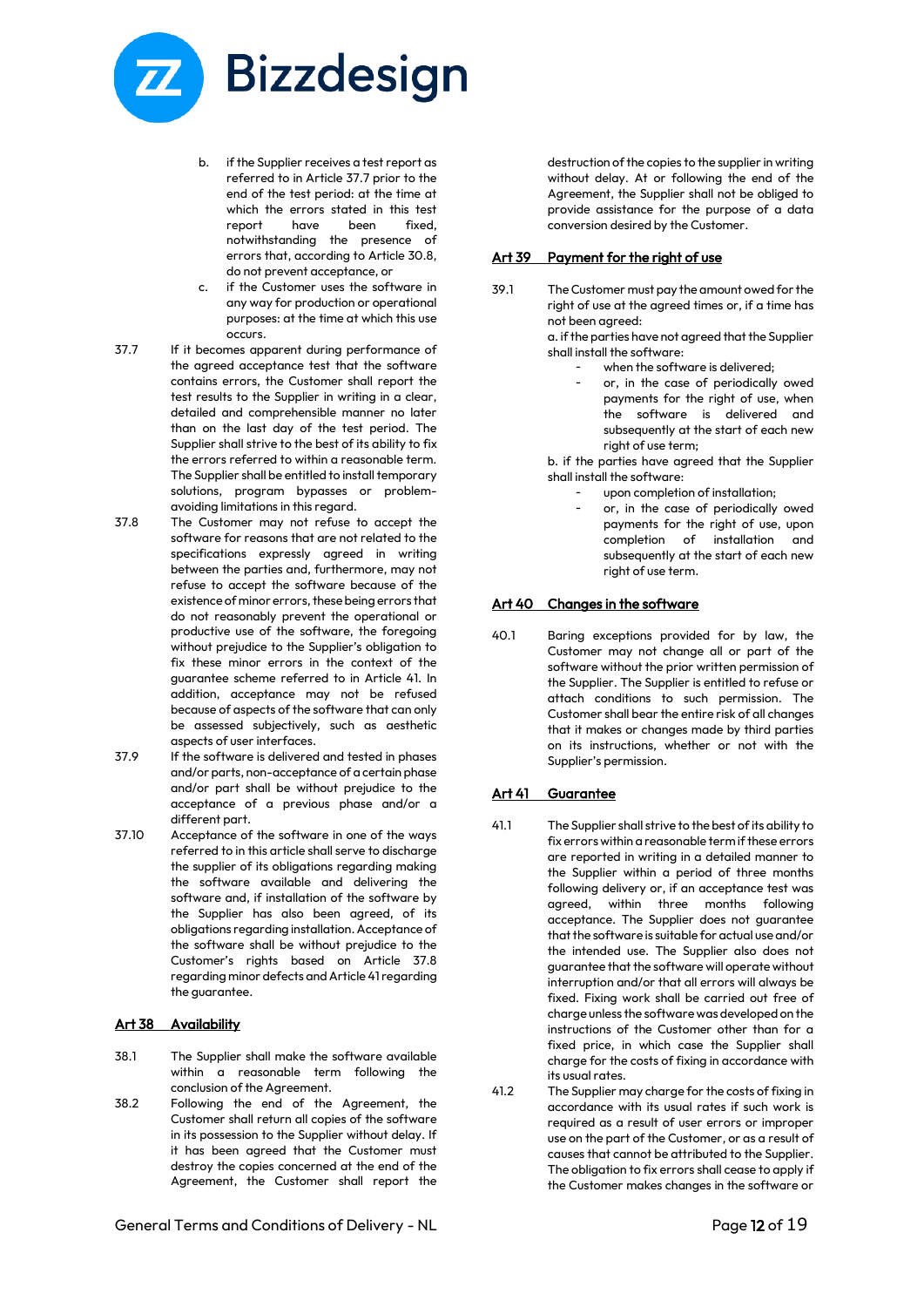

has such changes made without the Supplier's written permission.

- 41.3 The fixing of errors shall take place at a location and in a manner determined by the Supplier. The Supplier is entitled to install temporary solutions, program bypasses or problem-avoiding limitations in the software.
- 41.4 The Supplier is never obliged to recover data that has been corrupted or lost.
- 41.5 The Supplier does not have any obligation whatsoever, of whatever nature or content, with respect to errors reported after the end of the guarantee period referred to in Article 41.1.

#### Art 42 Third-party software

- 42.1 If and to the extent Supplier makes third-party software available to the Customer when making available (functionality of) the Software Products, the conditions of those third parties apply as regards that software while setting aside the matters agreed between Supplier and the Customer. The Customer accepts the aforementioned third-party conditions provided Supplier has notified the Customer in writing or electronically of the applicability of the relevant conditions. Supplier hereby informs the Customer of these conditions by referring the Customer to the following Internet address where the conditions applied by the various third parties can be found: [http://www.bizzdesign.com/license](http://www.bizzdesign.com/license-agreement/3rd-party-software)[agreement/3rd-party-software.](http://www.bizzdesign.com/license-agreement/3rd-party-software) Said thirdparty conditions are subject to change. The Customer therefore has to check on a regular basis whether new versions of the conditions have become available, which will then apply. 42.2 If and to the extent the aforementioned thirdparty conditions are considered to not apply in
- the relationship between the Customer and Supplier for any reason whatsoever or if they are declared inapplicable, these general terms and conditions will apply between Supplier and the Customer concerning the use of the software. 42.3 Supplier can never be held liable concerning the
- use and maintenance of the third-party software in excess or in deviation from what applies in the relationship between Supplier and the relevant supplier of that Application.

# Chapter 5. Development of software and websites

The provisions of this 'Development of software and websites' chapter shall apply in addition to the general provisions and the provisions of the Provision of services' chapter if the Supplier designs and/or develops software and/or a website for the Customer and possibly installs the software and/or website.

# Art 43 Specifications and development of software/a website

- 43.1 If specifications or a design of the software or website to be developed have not already been provided prior to the conclusion of the Agreement or are not provided when the Agreement is concluded, the parties shall in consultation specify, in writing, the software or website to be developed and the manner in which the development is to be carried out.
- 43.2 The Supplier shall develop the software and/or website with due care in accordance with the expressly agreed specifications or design and, if applicable, having regard to the project organisation, methods, techniques and/or procedures agreed in writing with the Customer. The Supplier may require that the Customer agree to the specifications or design in writing prior to commencement of the development work.
- 43.3 If the parties use a development method based on iterative design and/or development of the software or parts of the software or website or parts of the website (Scrum, for example), the parties shall accept that, at the start, the work shall not be performed on the basis of complete or fully detailed specifications, and also that specifications, which may or may not have been agreed on commencement of the work, may be changed, in consultation and with due observance of the project approach that forms part of the development method concerned, during the performance of the Agreement. During the performance of the Agreement, the parties shall make decisions in consultation regarding the specifications that shall apply in the subsequent phase of the project (a time box, for example) and/or in the subsequent, constituent development process. The Customer accepts the risk that the software and/or the website may not necessarily meet all specifications. The Customer shall ensure that relevant end users permanently and actively contribute and cooperate with respect to, among other things, testing and (further) decision-making, and that the contributions and cooperation of these end users is supported by the Customer's organisation. The Customer guarantees that the employees whom it deploys and who are appointed to key positions shall have the decision-making powers required for these positions. The Customer guarantees expeditiousness with respect to the progressrelated decisions that it must make during the performance of the Agreement. If the Customer fails to make clear progress-related decisions in a timely manner in accordance with the project approach that forms part of the development method concerned, the Supplier shall be entitled, though not obliged, to make the decisions that it deems to be appropriate.
- 43.4 The provisions of Article 37.1, Articles 37.4 up to and including 37.8 and Article 41.1 shall not apply if the parties use a development method as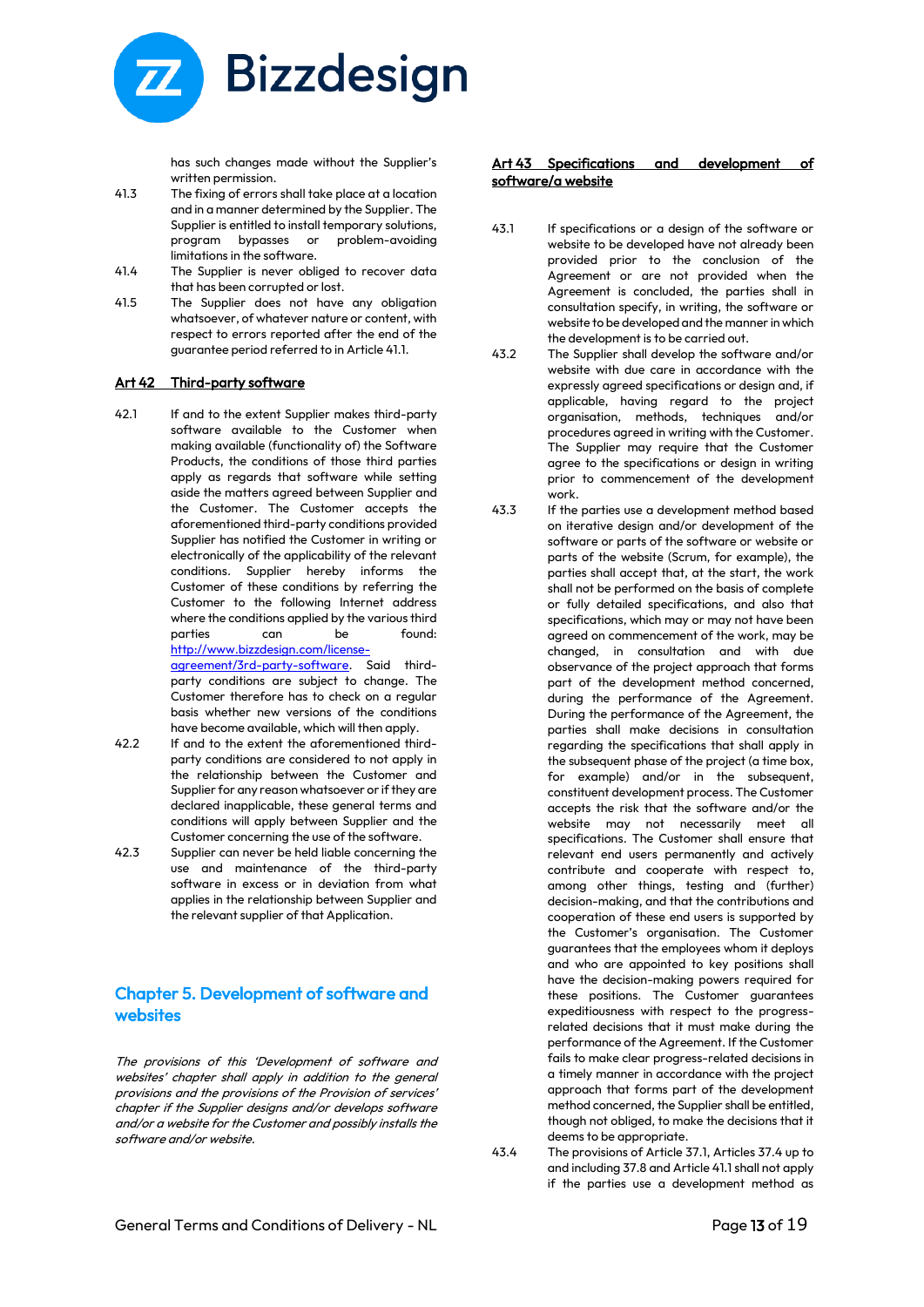

referred to in Article 43.3. The customer shall accept the software and/or website in the state that it is in at the end of the last development phase ('as is, where is'). The Supplier shall not be obliged to fix errors after the last development phase unless otherwise agreed in writing.

- 43.4 In the absence of specific agreements on the matter, the Supplier shall commence the design and/or development work within a term that it deems reasonable following the conclusion of the Agreement.
- 43.5 If so requested, the Customer shall make it possible for the Supplier to perform work outside the usual working days and working hours at the office or location of the Customer.
- 43.6 The Supplier's performance obligations with respect to the development of a website do not include making a content management system available.
- 43.7 The Supplier's performance obligations do not include maintaining the software and/or the website, and/or providing support to users and/or administrators of the software and/or the website. If, contrary to the foregoing, the Supplier must also perform maintenance work and/or provide support, the Supplier may require that the customer enter into a separate, written contract for the purpose. The Supplier shall charge for this work in accordance with the Supplier's usual rates.

#### Art 44 Delivery, installation and acceptance

- 44.1 The provisions of Article 35 concerning delivery and installation apply mutatis mutandis.
- 44.2 Unless, pursuant to the Agreement, the Supplier must host the software and/or website on its own computer system for the Customer, the Supplier shall deliver the website to the Customer on a data carrier and in a form determined by the Supplier, or shall make the software and/or website available to the Customer online.
- 44.3 The provisions of Article 37 of these general terms and conditions concerning acceptance apply mutatis mutandis.

#### Art 45 Right of use

- 45.1 The Supplier shall make the software and/or website developed on the instructions of the Customer and any associated user documentation available to the Customer for use.
- 45.2 The source code of the software and the technical documentation prepared during development of the software shall only be made available to the Customer if this has been agreed in writing, in which case the Customer shall be entitled to make changes to the software.
- 45.3 The Supplier is not obliged to make available the support software and program or data libraries required for the use and/or maintenance of the software.
- 45.4 The provisions of Article 34 concerning right of use and restrictions on use apply mutatis mutandis.

45.5 No restrictions on use of the software and/or website shall apply to the customer, contrary to the stipulation of Article 45.4, only if the content of the written contract expressly shows that all design and development costs shall fully and exclusively be borne by the Customer.

#### Art 46 Payment

- 46.1 In the absence of an agreed payment schedule, all amounts that relate to the design and development of software and/or websites shall be payable each calendar month in arrears.
- 46.2 The price for the development work includes the payment for the right to use the software or website during the term of the Agreement.
- 46.3 The payment for the development of the software does not include a payment for support software and program and data libraries, and any installation services and any modification and/or maintenance of the software required by the Customer. The payment also does not include the provision of support to users of the software.

#### Art 47 Guarantee

- 47.1 The provisions of Article 41 concerning the guarantee apply *mutatis mutandis*.
- 47.2 The Supplier does not guarantee that the website that it has developed functions well with all (new versions of) web browser types and possibly other software. The Supplier also does not guarantee that the website functions well with all types of equipment.

# Chapter 6. Software maintenance and support

The provisions of this 'Software maintenance and support' chapter shall apply in addition to the general provisions of these general terms and conditions and the provisions of the 'Provision of services' chapter if the Supplier performs services in the field of software maintenance and support in the use of software.

#### Art 48 Support and Maintenance services

- 48.1 If agreed, the Supplier shall perform maintenance work with respect to the software specified in the Agreement. The maintenance obligation includes fixing errors in the software within the meaning of Article 37.3 and, exclusively if agreed in writing, making new versions of the software available in accordance with Article 50.
- 48.2 The Customer must report errors discovered in the software in detail. Following receipt of the report, the Supplier shall strive to the best of its ability to fix errors and/or implement improvements in later, new versions of the software in accordance with its usual procedures. Depending on the urgency and the

General Terms and Conditions of Delivery - NL **Example 20 and Seneral Terms** and Conditions of Delivery - NL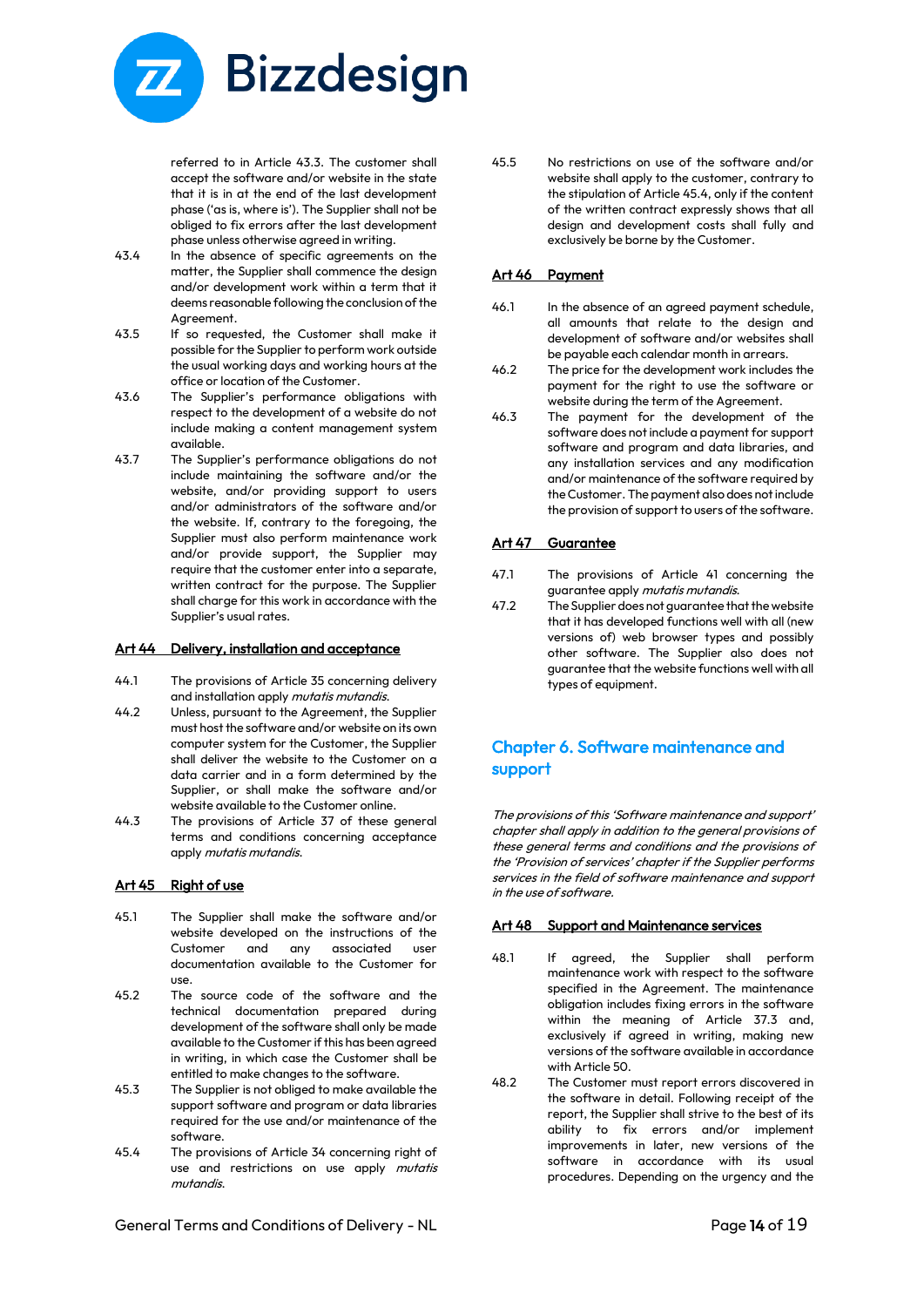

Supplier's version and release policy, the results shall be made available to the Customer in a manner and within a term determined by the supplier. The Supplier is entitled to install temporary solutions, program bypasses or problem-avoiding limitations in the software. The Customer shall itself install, organise, parameterise and tune the corrected software or the new version of the software made available, and, if necessary, modify the equipment and operating environment used.

- 48.3 The provisions of paragraphs 41.3 and 41.4 apply mutatis mutandis.
- 48.4 If the Supplier performs maintenance work online, the Customer shall promptly ensure that a proper infrastructure and network facilities are in place.
- 48.5 The Customer shall extend the cooperation required by the Supplier in the context of maintenance, including temporarily ceasing use of the software and making a backup of all data.
- 48.6 If the maintenance work relates to software that was not supplied to the Customer by the Supplier, the Customer, if the Supplier believes this is necessary or desirable for the maintenance work, shall make the source code and the technical (development) documentation of the software, including data models, designs, change logs and the like, available. The Customer guarantees that it is entitled to make the aforementioned items available. The Customer grants the Supplier the right to use and change the software, including the source code and technical (development) documentation, in the context of performing the agreed maintenance work.
- 48.7 The maintenance work performed by the Supplier does not affect the Customer's own responsibility for managing the software, including checking the settings and the way in which the results arising from operating the software are used. The Customer shall itself install, organise, parameterise and tune the software and support software required and, if necessary, modify the equipment, other software and support software and operating environment used in this regard, and effect the interoperability that it desires.
- 48,8 The Customer is obliged to comply strictly at all times with the documentation, regulations and instructions made available by Supplier. The right to Support and Maintenance lapses if the Customer fails to do so. In such cases, Supplier can provide Support and Maintenance to the Customer as yet against Supplier's rates that apply at that time. Once the Customer complies with the requirements again, Support can be provided again on the basis of the underlying agreement.
- 48.9 Any obligation on the part of Supplier to provide Support and Maintenance lapses if the Customer makes changes or has changes made to the Software Products without the approval of Supplier.
- 48.10 In the event changes are caused by a disease (such as a virus, logic bomb, Trojan horse etc.)

Supplier will provide Support and Maintenance in accordance with the underlying agreement, however. This will take place against Supplier's rates that apply at that time.

- 48.11 Supplier can provide Support, Maintenance or other services that have not been agreed expressly, to the Customer if it expressly commits that it will do so. This will take place against Supplier's rates that apply at that time.
- 48,12 If the services provided by the Supplier under the Agreement include the provision of support to users and/or administrators of the software, the Supplier shall provide, by telephone or email, advice on the use and functioning of the software specified in the contract. The Supplier may set conditions with respect to the qualifications and the number of persons eligible for support. The Supplier shall handle properly substantiated requests for support within a reasonable term in accordance with its usual procedures. The Supplier does not guarantee the accuracy, completeness or timeliness of replies or the support offered. Support services shall be performed on working days during the Supplier's usual business hours.
- 48.13 If the services provided by the supplier under the contract include the provision of standby services, the Supplier shall ensure that one or more staff members are available on the days and during the times specified in the Agreement. The Customer shall in this case be entitled in the event of urgency to call in the support of staff members on standby if there is a serious malfunction in the operation of the software. The Supplier does not guarantee that all malfunctions will be repaired speedily.
- 48.14 The maintenance and other agreed services as referred to in this chapter shall be performed as from the date on which the contract is concluded, unless the parties have agreed otherwise in writing.

# Art 49 Location of support and maintenance

- 49.1 Support, Maintenance or other activities are performed at Supplier's location or by means of Remote Support. Activities will only be performed at the Customer's location if there is no other option.
- 49.2 The Customer is obliged to cooperate as much as possible in the Support provided by Supplier and to deliver the required materials and information. For this purpose, the Customer is required to save the logging reports and to allow Supplier to inspect these and to provide copies thereof upon request.
- 49.3 If Supplier declares that it is willing to do so, it may assess documents or files sent to it by the Customer and issue advice in respect thereof. This takes place for the risk of the Customer, however. Any liability on the part of Supplier is excluded in this connection. The aforementioned activities may be performed against payment if Supplier indicates this. Supplier's rates that apply at that time will apply if that is the case.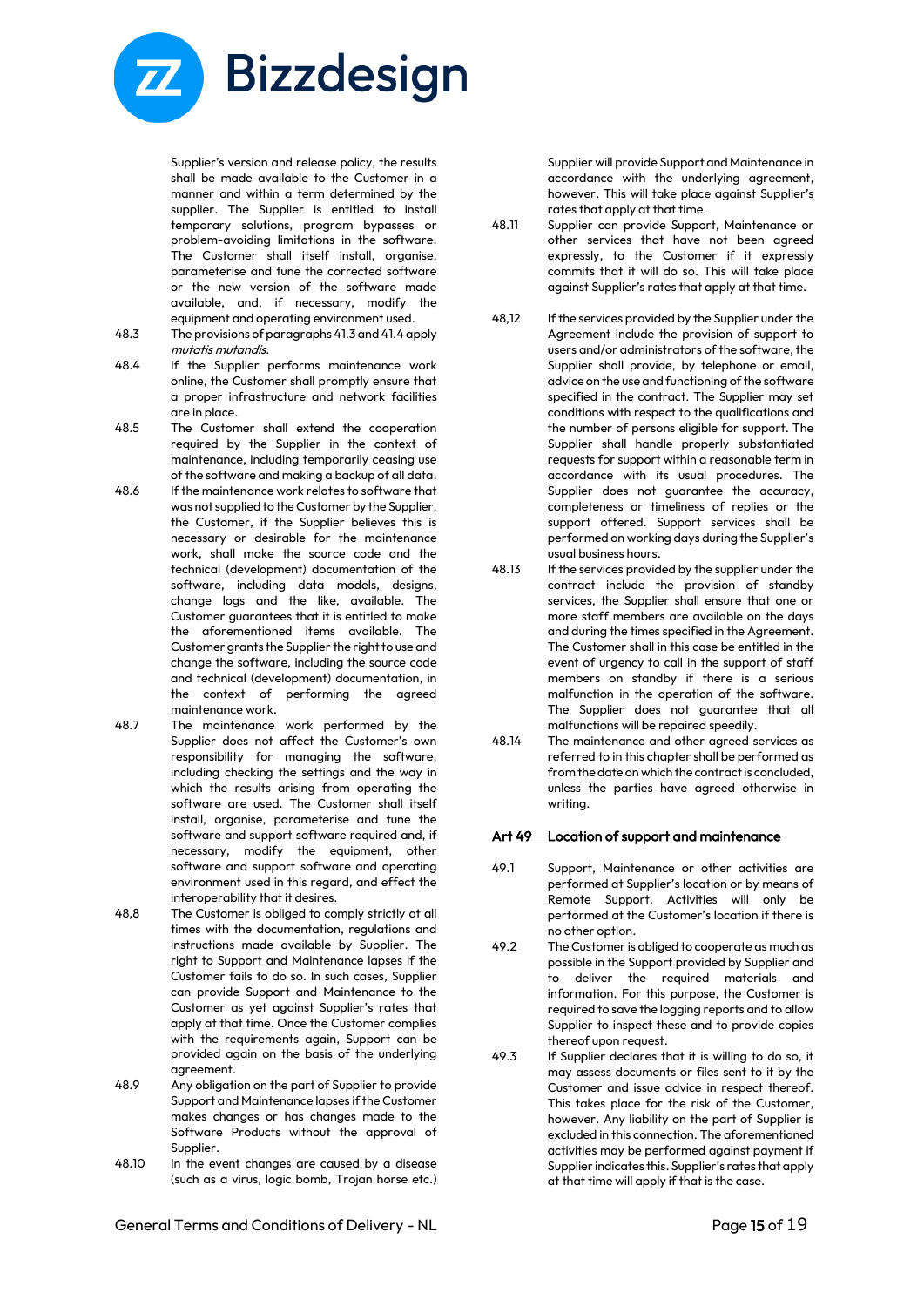

# Art 50 New versions of software

- 50.1 Maintenance shall include making new versions of the software available only if and insofar as this has been agreed in writing. If maintenance includes making new versions of the software available, they shall be made available at the Supplier's discretion.
- 50.2 Three months after an improved version has been made available, the Supplier shall no longer be obliged to fix errors in the previous version and to provide support and/or perform maintenance work with respect to a previous version.
- 50.3 The Supplier may require that the Customer enter into a further written contract with the Supplier for a version with new functionality and that a further payment be made for this this version. The Supplier may incorporate functionality from a previous version of the software in unaltered form, but does not guarantee that each new version includes the same functionality as the previous version. The supplier is not obliged to maintain, modify or add certain features or functionalities of the software specifically for the customer.
- 50.4 The Supplier may require that the Customer modify its system (equipment, software and the like) if doing so is necessary for the proper functioning of a new version of the software.

# Art 51 Payment

- 51.1 In the absence of an expressly agreed payment schedule, all amounts that relate to the maintenance of the software and the other services as referred to in this chapter and laid down in the Agreement shall be payable each calendar month in advance.
- 51.2 Amounts relating to the maintenance of the software and the other services as referred to in this chapter and laid down in the Agreement shall be payable from the moment of commencement of the Agreement. The payment for maintenance and other services shall be due regardless of whether or not the Customer is using the software or exercising the option of maintenance or support.

# Chapter 7. Advice and consultancy

The provisions of this 'Advice and consultancy' chapter shall apply in addition to the general provisions of these general terms and conditions and the provisions of the 'Provision of services' chapter if the Supplier provides services in the field of advice and consultancy.

#### Art 52 Performance of advisory and consultancy services

52.1 Supplier offers Certification and Consultancy in line with the Software Products.

General Terms and Conditions of Delivery - NL **Example 20 and Seneral Terms** and Conditions of Delivery - NL

- 52.2 Providing Certification is exclusively reserved for Supplier. The Customer is not allowed to provide or receive from third parties Certification concerning Supplier's Software Products.
- 52.3 The completion time of an assignment in the field of advice and consultancy depends on various factors and circumstances, such as the quality of the data and information provided by the Customer and the cooperation of the Customer and relevant third parties. Unless otherwise agreed in writing, therefore, the Supplier shall not commit to an assignment completion time in advance.
- 52.4 The Supplier's services shall only be performed on the Supplier's usual working days and during the Supplier's usual business hours.
- 52.5 The use that the Customer makes of advice and/or a consultancy report issued by the Supplier shall always be at the Customer's risk. The onus to prove that the advisory and consultancy services or the way in which they are performed are not in conformance with that which has been agreed in writing or may be expected from a competent supplier acting reasonably is entirely on the Customer, without prejudice to the Supplier's right to furnish evidence to the contrary through all means.
- 52.6 Without the Supplier's prior written permission, the Customer may not disclose the Supplier's way of working, methods and techniques and/or the content of the Supplier's advice or reports to third parties. The Customer may not provide the Supplier's advice or reports to a third party or otherwise make the Supplier's advice or reports public.

# Art 53 Reporting

53.1 The Supplier shall periodically inform the Customer, in the manner agreed in writing, about the performance of the work. The Customer shall inform the Supplier in advance and in writing about circumstances of importance or circumstances that could be of importance to the Supplier, such as the manner of reporting, the issues to be addressed, the Customer's prioritisation, the availability of resources and personnel of the Customer, and special facts or circumstances or facts or circumstances of which the Supplier is possibly unaware.

> The Customer shall ensure that the information provided by the Supplier is further disseminated and noted within the Customer's organisation and that it is assessed partly on the basis of this inspection, and shall inform the supplier about this inspection and assessment.

# Art 54 Payment

54.1 In the absence of an expressly agreed payment schedule, all amounts that relate to the services provided by the Supplier as referred to in this chapter shall be payable each calendar month in arrears.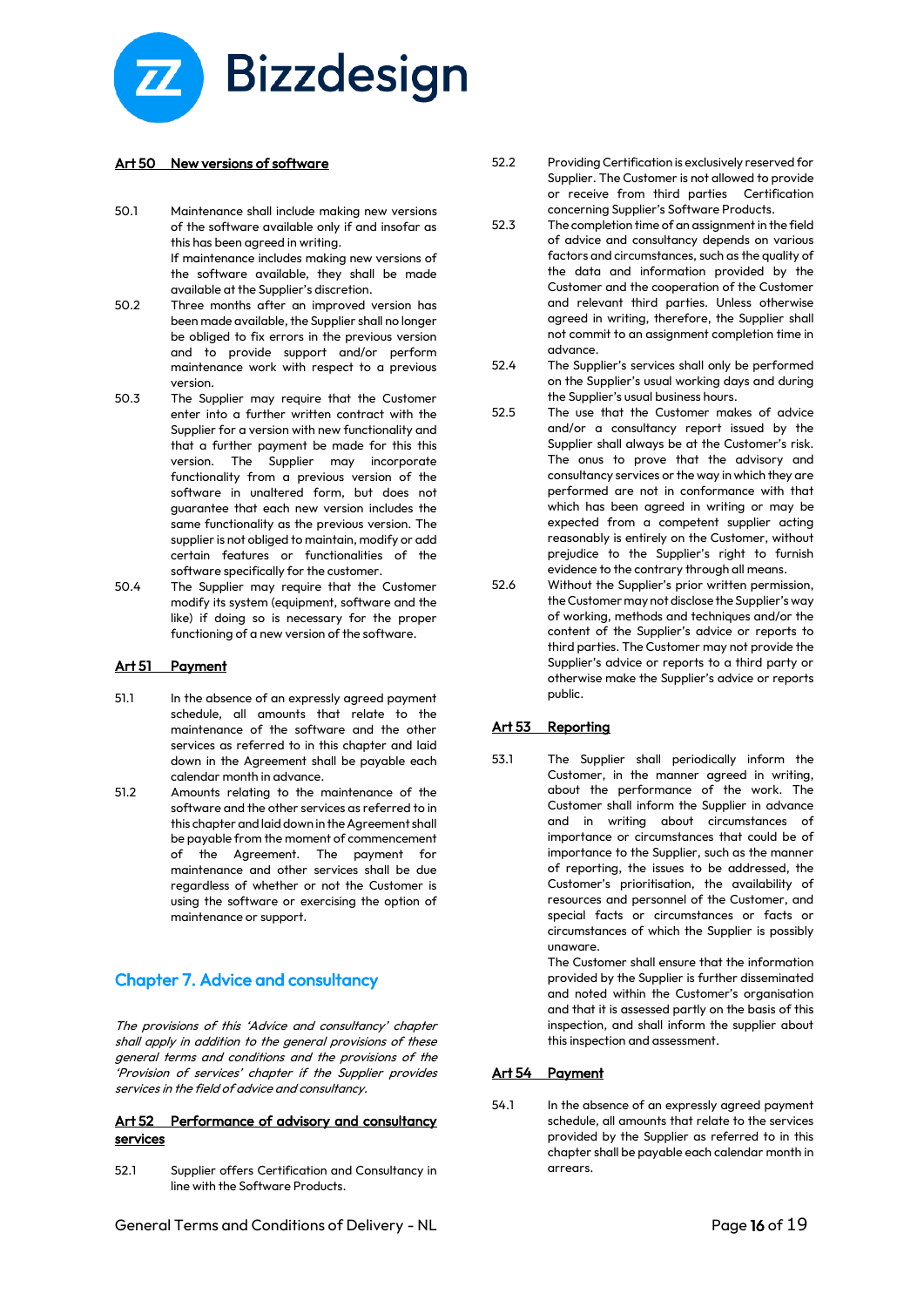

# Chapter 8. Secondment services

The provisions of this 'Secondment services' chapter shall apply in addition to the general provisions of these general terms and conditions and the provisions of the 'Provision of services' chapter if the Supplier makes one or more of its employees available to work under the management and supervision of the Customer.

# Art 55 Secondment services

- 55.1 The Supplier shall make the employee specified in the Agreement available to perform work under the management and supervision of the Customer. The results of the work are at the Customer's risk. Unless otherwise agreed in writing, the employee shall be made available to the Customer for 40 hours a week during the Supplier's usual working days.
- 55.2 The Customer may only deploy the employee made available to perform work other than the agreed work if the Supplier has agreed to the performance of that other work in advance and in writing
- 55.3 The Customer may only second the employee made available to a third party for the purpose of performing work under the management and supervision of that third party if this has expressly been agreed in writing.
- 55.4 The Supplier shall endeavour to ensure that the employee made available remains available to perform work for the duration of the Agreement during the agreed days, except in the event of illness or if the employee leaves the Supplier's employment. Also if the Agreement has been entered into with a view to performance by one particular person, the Supplier shall always be entitled to replace this person with one or more persons who have the same qualifications.
- 55.5 The Customer shall be entitled to request that the employee made available be replaced (i) if the employee made available demonstrably fails to meet the expressly agreed quality requirements and the Customer makes this known to the Supplier, with substantiation, within three working days following commencement of the work, or (ii) in the event of prolonged illness on the part of the employee made available or if the employee leaves the Supplier's employment. The Supplier shall handle such a request without delay as a matter of priority. The Supplier does not guarantee that replacement is always possible. If replacement is not possible or is not possible promptly, the Customer's rights with respect to further performance of the Agreement shall cease to have effect, as shall all claims of the Customer due to non-performance of the Agreement. The Customer's payment obligations with respect to the work performed shall continue to apply fully.

# Art 56 Term of the secondment contract

56.1 In derogation from the provisions of Article 7 of these general terms and conditions, if nothing has been agreed between the parties regarding the term of secondment, the secondment contract shall be an openended one, in which case a notice period of one calendar month following any initial term shall apply for each party. Notice of termination must be given in writing.

#### Art 57 Length of the working week, working hours and working conditions

- 57.1 The working hours, rest periods and length of the working week of the employee made available shall be the same as the Customer's usual working hours, rest periods and length of the working week. The Customer guarantees that the working hours, rest periods and length of the working week are in compliance with relevant legislation and regulations.
- 57.2 The Customer shall inform the Supplier about an intended temporary or permanent closure of its company or organisation.
- 57.3 The Customer is obliged towards the Supplier and the employee made available to comply with relevant legislation and regulations pertaining to workplace safety and working conditions.

# Art 58 Overtime pay and travel time

- 58.1 If, on the instructions or at the request of the Customer, the employee made available works more hours per day than the agreed or usual number of working hours or works on days other than the Supplier's usual working days, the Customer shall owe the agreed overtime rate for these hours or, in the absence of an agreed overtime rate, the Supplier's usual overtime rate. If so requested, the Supplier shall inform the Customer about the current overtime rates.
- 58.2 Costs and travel time shall be charged to the Customer in accordance with the Supplier's usual rules and standards. If so requested, the Supplier shall inform the customer about the usual rules and standards in place for the purpose.

# Art 59 Recipients' liability and other liability

59.1 The Supplier shall ensure that amounts payable in relation to the employee made available under the Agreement with the Customer in terms of payroll tax, social insurance contributions and turnover tax are paid on time and in full. The Supplier indemnifies the Customer against any and all claims of the tax authorities or agencies tasked with implementing social insurance legislation pursuant to the Agreement with the Customer, subject to the condition that the Customer immediately informs the Supplier in writing about the existence and content of the claim and leaves the settlement of the claim, including any arrangements made in this regard, entirely to the Supplier. The Customer shall provide the powers of attorney and information required to the Supplier and assist the Supplier to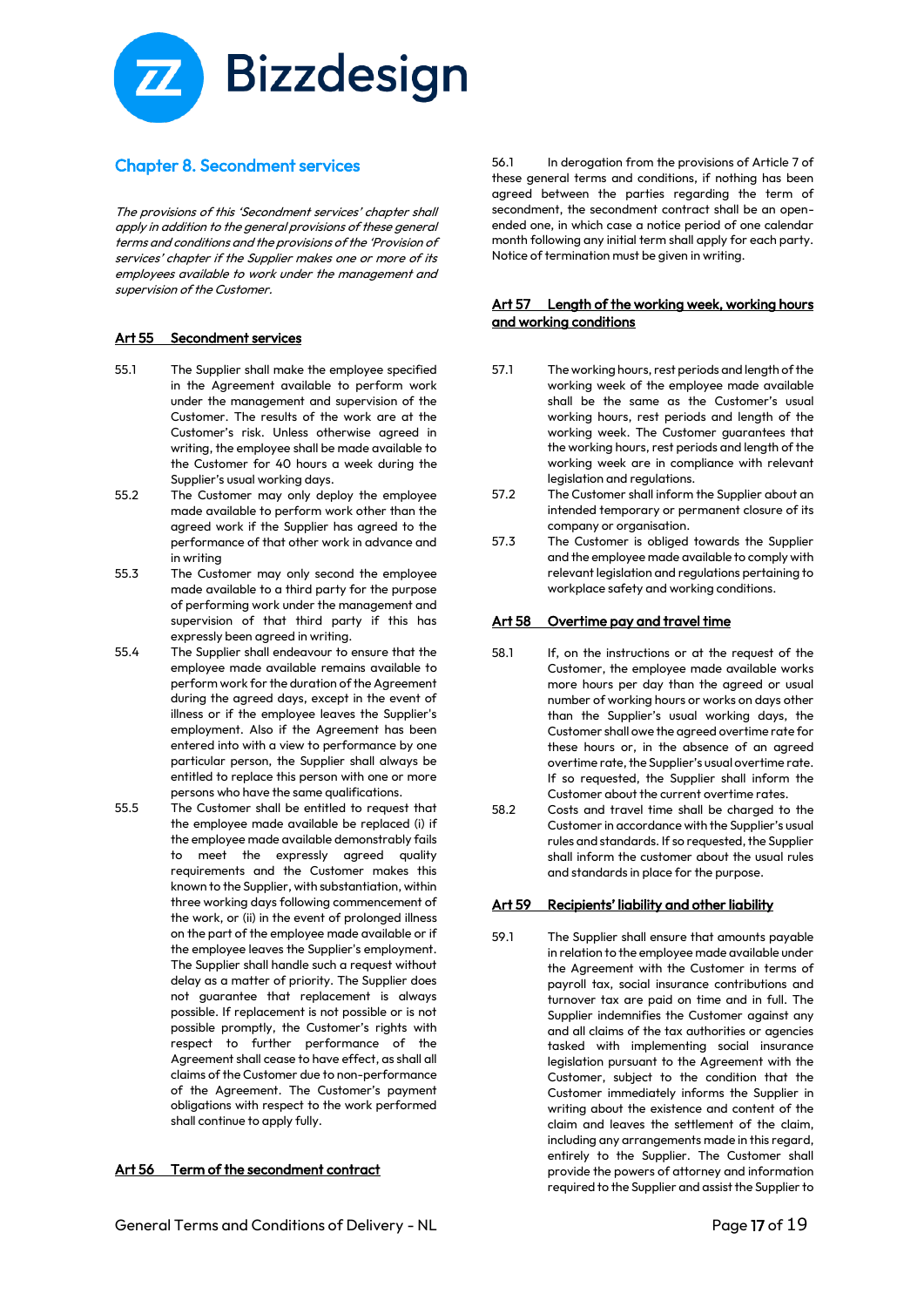

defend itself, if necessary in the name of the Customer, against such claims.

59.2 The Supplier does not accept any liability for the quality of the results produced by work performed under the management and supervision of the Customer.

# Chapter 9. Education and training

The provisions of this 'Education and training' chapter shall apply in addition to the general provisions of these general terms and conditions and the provisions of the 'Provision of services' chapter if the Supplier provides services, under whatever name and in any manner whatsoever (for example in electronic form), in the field of education, training, workshops, seminars and the like (hereinafter referred to as 'training course' ).

#### Art 60 Performance of training services

60.1 Supplier offers Training in line with the Software Products.<br>60.2

60.2 Providing Training is exclusively reserved for Supplier. The Customer is not allowed to provide or receive from third parties Training concerning Supplier's Software Products. Supplier has the right to have its own employees trained by its employees.

# Art 61 Registration and cancellation

- 61.1 A course must be registered for in writing. Registration is binding following its confirmation by the Supplier.
- 61,2 The Customer is responsible for the choice and suitability of the training course for the participants. A lack of prior knowledge on the part of a participant does not affect the Customer's obligations under the Agreement. The Customer may replace a training course participant with another participant with the Supplier's prior written permission.
- 61.3 If, in the opinion of the Supplier, the number of registrations is a reason for doing so, the Supplier shall be entitled to cancel the training course, to combine it with one or more training courses or provide it at a later date. The Supplier reserves the right to change the location of the training course. The Supplier is entitled to change the training course in organisational terms and in terms of content.
- 61.4 The consequences of cancellation of participation in a training course by the Customer or participants are governed by the Supplier's usual rules. A cancellation must always be effected in writing prior to the training course or the part of the training course concerned. Cancellation or non-attendance does not affect the Customer's obligations under the Agreement.

# Art 62 Provision of the training course

- 62.1 The Customer accepts that the supplier determines the content and depth of the training course.
- 62.2 The Customer shall inform the participants about the obligations under the Agreement and the rules of conduct and other rules prescribed by the Supplier for participation in the training course, and shall ensure compliance with these obligations and rules.
- 62.3 If the Supplier uses its own equipment or software to provide the training course, it does not guarantee that this equipment or software is free of errors and will function without interruption.

If the Supplier provides the training course at the Customer's location, the Customer shall ensure the availability of properly operating equipment and software.

- 62,4 Administering an examination or test does not form part of the Agreement.
- 62.5 The Customer shall owe a separate payment for the documentation, training materials or training resources made available or produced for the training course.

The preceding stipulation also applies to any certificates of training or copies of such certificates.

62.6 If the training course is provided on the basis of e-learning, the provisions of the 'Software as a Service (SaaS)' chapter shall apply mutatis mutandis to the greatest extent possible.

# Art 63 Price and payment

63.1 The Supplier may require that the Customer pay the amounts owed prior to the start of the training course. The Suppler may exclude participants from the

training course if the Customer fails to ensure payment on time, without prejudice to the other rights of the Supplier.

63.2 Unless the Supplier has expressly indicated that the training course is exempt from VAT within the meaning of Section 11 of the Turnover Tax Act 1968, the Customer shall also owe VAT on the payment. The Supplier shall be entitled to adjust its prices following the conclusion of the Agreement in the event of a change in the VAT regime for training courses established under or pursuant to the law.

# Chapter 10. Hosting

The provisions of this 'Hosting' chapter shall apply i<sup>n</sup> addition to the general provisions of these general terms and conditions and the provisions of the 'Provision of services' chapter if the Supplier provides services, under whatever name, in the field of hosting and related services.

# Art 64 Hosting services

General Terms and Conditions of Delivery - NL **Example 20 and Seneral Terms** and Conditions of Delivery - NL